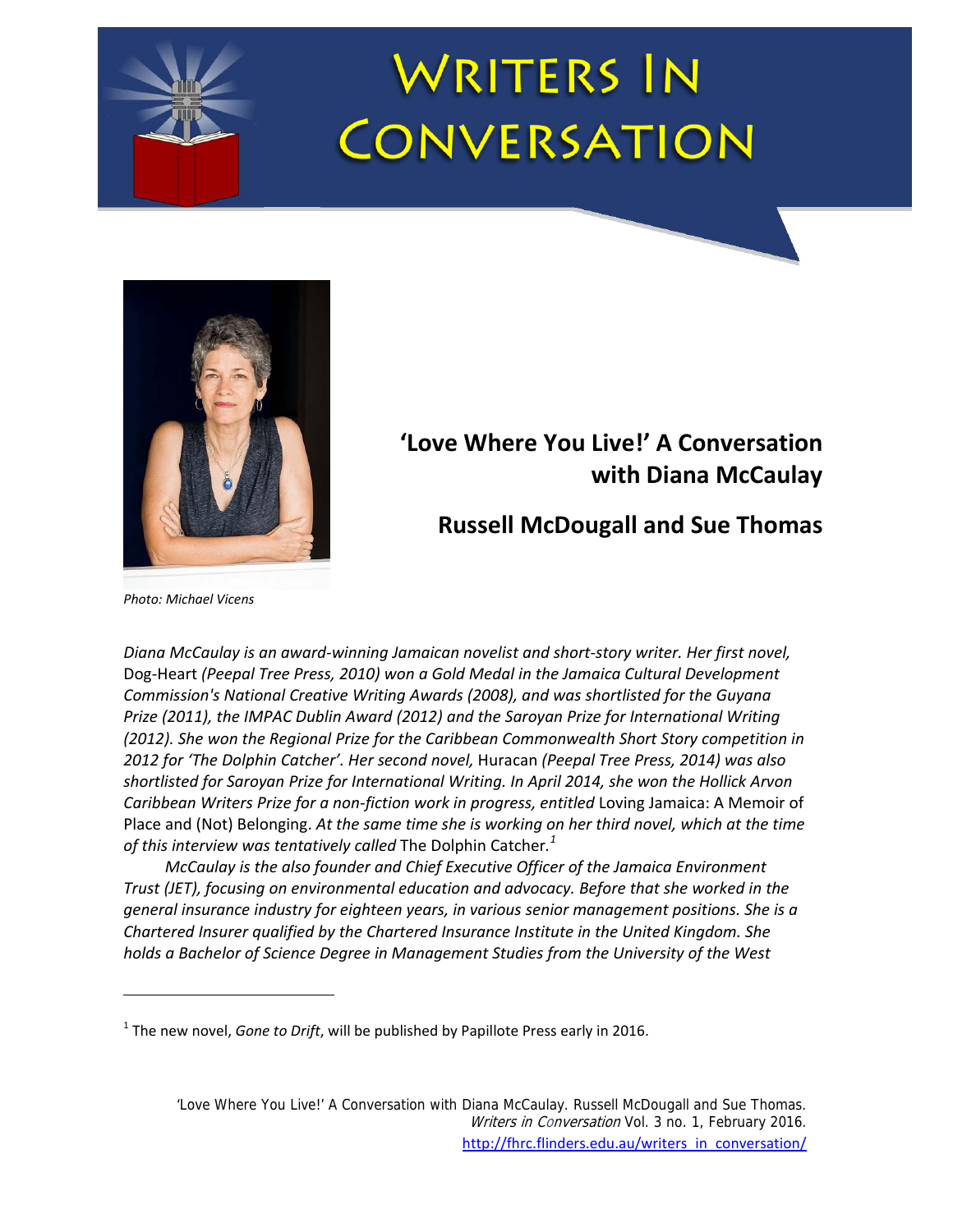*Indies, and a Master's Degree in Public Administration from the University of Washington, with majors in environmental policy and international development. She served on the Board of Jamaica's Natural Resources Conservation Authority from 2003 to 2005, and again in 2008, and is a past Chair of the National Environmental Societies Trust and past Vice Chair of the Environmental Foundation of Jamaica.* 

*This interview took place in Kingston, Jamaica, June 2015 and was conducted by Russell McDougall. Questions prepared in advance and interspersed contextual notes added after the transcription were prepared in collaboration with Sue Thomas.* 

**Russell McDougall**: With your new project, *Loving Jamaica*, you've said you are charting the personal journey you have made into environmental activism, writing and 'not belonging.' Does this suggest you are coming to terms with your own racial privilege as a white woman in Jamaica? How do you manage to remove yourself from complicity with the social and political institutions of which you disapprove but find yourself associated with nonetheless? Can you articulate for me this sense of belonging and 'not belonging' in relation to your desire to find a place to simply *be* in Jamaica.

**Diana McCaulay: I had very strong connections to place in my childhood. I had two sisters.** My parents took us to the sea and they took us to the hills. I had this experience of Jamaica as a place. That was very important to me. I think it really was tremendously valuable. I had a **start in life that could hardly have been better. And so I identify as Jamaican, very strongly. But then there was this growing realisation – I would say it was about high school age, just** about when I was leaving my prep school to go into high school [St. Andrew High School] - of **this 'other' kind of Jamaica. For instance, I rode horses, and I would be riding around** Kingston and children would run up behind me, and call out one of two things: 'Is boy or gal dat?' ('Is it a boy or girl?'); or they would call out 'white gal,' or 'pork'. And I hated that, you **know? Then I went to high school and became a racial minority. In Jamaica, you probably** know, education is still very divided by skin colour. It's now more 'shade-ism' than it is white and black. Still, if you go to an uptown prep school you will see a lot more white faces and light-skinned faces than you would in an inner city school. When I was 12 or 13 and went to **high school I went from a white or light‐skinned environment in my prep school into my high school with much fewer white faces. I was a racial minority, and people would ask where I** was from. I had friends who were part-English, part-Jamaican, and I was assumed to be an **expatriate – somebody who did not belong. So, from a very young age there was this kind of push‐back from others about my being Jamaican, and it's still interrogated to this day. You know, I remember, when I went away to do my Masters Degree in Seattle and the Research Student Admin Office sent someone to meet a Jamaican at the airport, and I walked right up** to this woman who had my name on a big sign and said 'Hello, I am Diana McCaulay,' and she **kept looking over my shoulder obviously thinking, 'Get out of the way! You cannot be a Jamaican.' So I would say that's something that has attended my life. As a young woman, I wasn't politically active really. I lived the life that I was born to, I suppose, that my racial inheritance provided, you know? You didn't really engage with the society; you had a very, very limited number of friends; you moved in the same circles; you talked on verandas, potentially you might have voted, but that was about it. And then I had this dawning realisation about the physical environment. It was very painful to me, you know, to see** places that I loved being destroyed. And that took me on the journey that I am now on. I just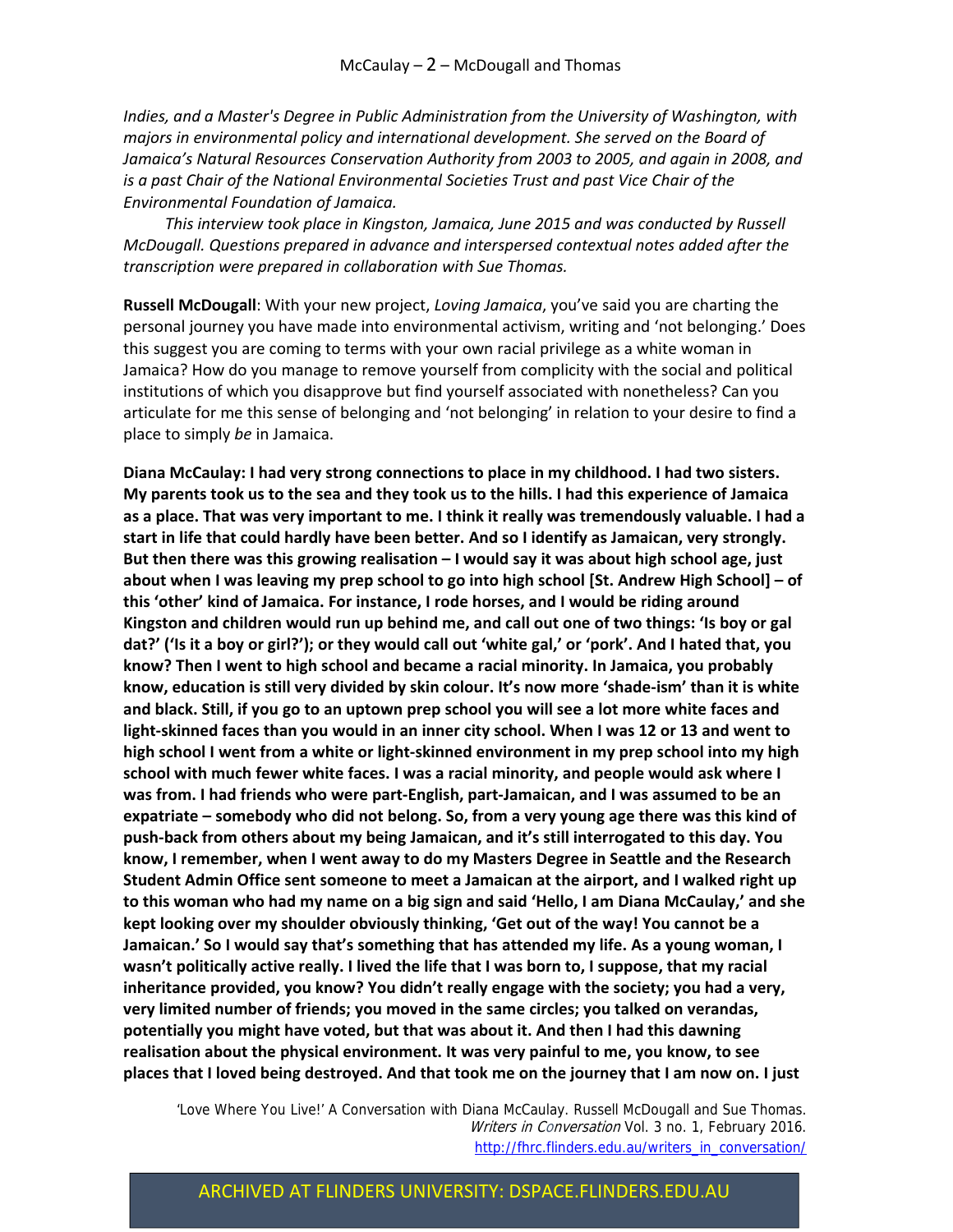**started reading. It impelled me to read more widely and to become more engaged in my society. I didn't know anything about the environment, but I just started reading about it, and eventually formed an environmental group and left my job. And, of course right away my interest in the environment was framed as a way of keeping other people out of these places and keeping those barriers in place: it was an elitist observation and I was out of touch with the realities of other Jamaicans.** *Real* **Jamaicans, you know? – the implication being that I am not a real Jamaican. And what I'm trying to work through in the book, which is not finished yet, is the damage I might have caused, the fact that although this issue has meant so much to me, I am simply the wrong messenger. It doesn't matter what the message would be. I am the wrong messenger to say** *anything* **about Jamaica, because of the colour of my skin and** the sort of inheritance and baggage that a light-skinned Jamaican has. So it's been ... [there is *a pause]*

#### **RMcD**: Painful?

**DMcC: Painful. Alienating. I alternate between wanting to hide, in a sense, and retreat to the** way most people of my class live in Jamaica. But I never really did well, with the not-seeing thing. There's a lot of not-seeing and not-belonging that you have to do. To not belong you have to not see, you have to turn your eyes away from a whole lot of Jamaica. And it's hard **for me to do that. I think it is the creative impulse – which starts with observation, with paying attention to the world, and** *seeing* **it, and being moved in some way. And so, I found not‐seeing impossible.** 

**RMcD**: Turning away would make you almost like a tourist in your own homeland.

**DMCC: Yes. And I have thought about this. I've now been a full‐time environmental activist** for almost 25 years (24 years a few days ago), and I'm not going to do this for the rest of my **life. I'm thinking in a way about what it will be like when I'm no longer with the Jamaica** Environment Trust; and it's going to be very difficult, because I do not think you can 'un-see'. And I don't think you can 'un-engage', really. At least now I have a platform to act, and I find **acting energising, as opposed to ... wallowing – which I find depressing. I think I'm not going** to be able to 'un-see', and without a platform to act on I am going to find it hard to be a **bystander. So I'm working through that, you know? I think if you were interviewing a black Jamaican, you might find they have the very same feeling, of not belonging, that somehow the society is controlled by** *some* **of us, whether defined by skin colour or class or whether they are government people or the 'big man'. I suspect black Jamaicans would also feel much** of what I'm saying, that it is not really their country, and that they are alienated from it as **well. And so I wonder if this is part of the colonial experience in Jamaica, where everybody came from somewhere else.**

**RMcD:** And yet people here are very proudly patriotic. They wear the Jamaican colours; a lot of them have the Jamaican flag; they are proud of their sportsmen and women. In conversations on the street, very often someone clearly poor and black will proudly point me to the Jamaican motto: 'Out of many, one people.' How do you explain that?

#### **DMcC: I think we are delusional! There's a very strong denial in Jamaica about its realities. And if you start talking about its realities, you will immediately be branded as negative, or**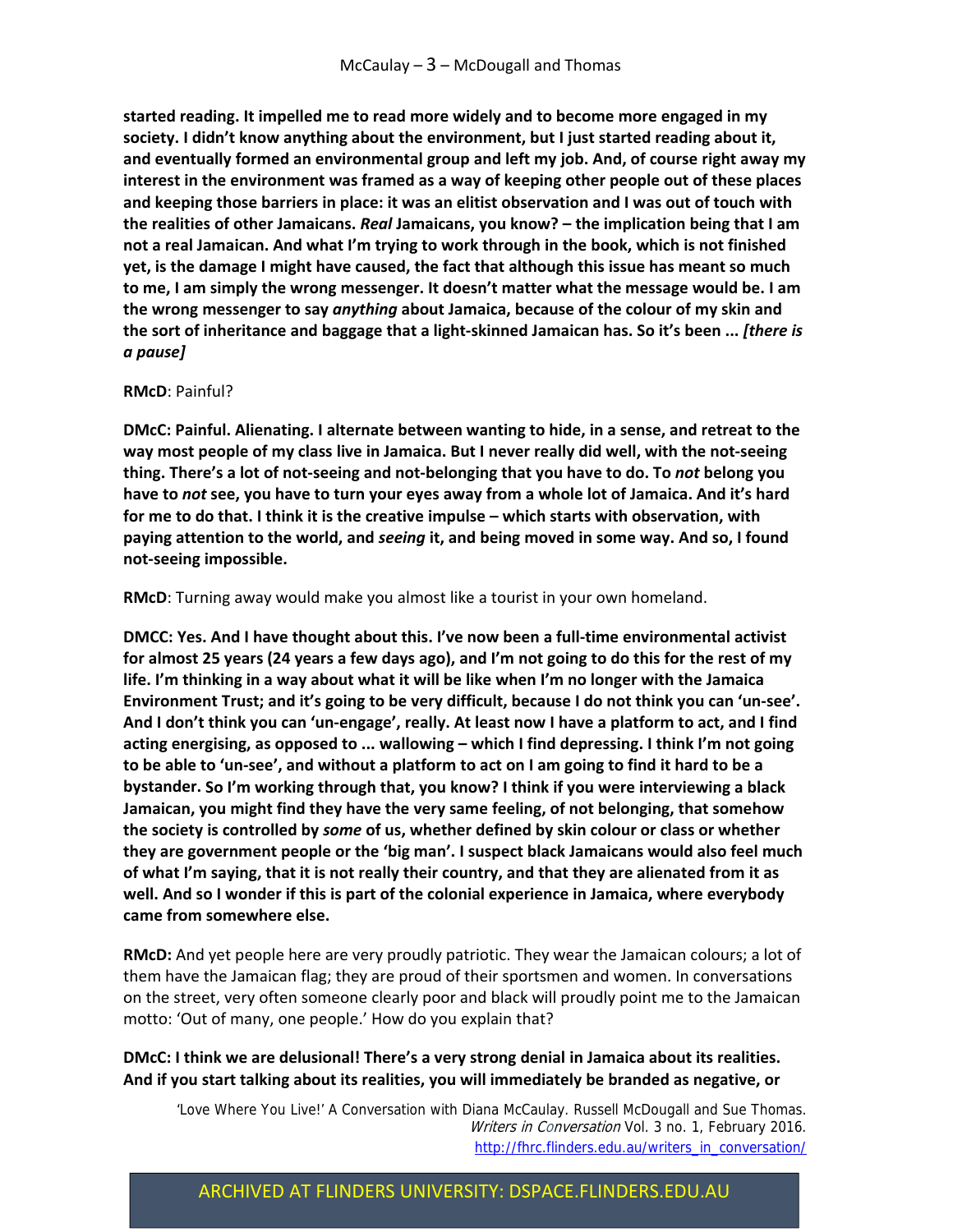**anti‐government, or something that's ... not good. I have friends that would tell you the same thing: there is** *no* **race problem in Jamaica; we all live in one happy family. It's a complete fiction! It's just a story we tell ourselves to make ourselves feel better. We are proud of some aspects of our culture, we're proud of our music, even our food …** 

**RMcD**: ... all of which I love.

**DMcC: We will tell you that Jamaica is the most beautiful place on earth. But, actually our love does not extend to the place where we live. That's not how we** *behave* **– and that's not how we behave to each other either. So we have these fictions about Jamaican life, about the progress we've made, and that we live in paradise ... and it's just not true.**

**RMcD:** On your website for *Loving Jamaica*, you speak of the real and perceived risks of taking a stand against the powerful narratives of national development, standing up for an idea against the interests of your own class and dominant cultural values. What is the connection between the ideas you stand up for in your environmental activism and the ideas in your fiction, the risks of speaking out on a public platform as opposed to the risks of writing and publishing?

**DMcC: My two existing books are not overtly environmental.**

**RMcD**: No.

**DMcC: But they hopefully have a very strong sense of place.** 

**RMcD**: They do.

**DMcC: That's something I want. I want a reader to really** *feel* **Jamaica, whether it's an urban setting or not. But they don't really carry an environmental line. The third book, the new fiction, is much more overtly environmental.**

**RMcD**: Yes, it starts with pollution ‐ dirty water.

DMcC: I think fiction is kind of a safe place for me to say these things, because I just say: 'It's **a story! It's fiction, you know?' I've found writing novels to be a relief. Of course people might criticise your novel. But there is a sort of distance. They are criticising the work. I read a lot. There are some famous books, critically well‐received, that I have mightily disliked. I** know we bring a lot of ourselves to our writing. But for me fiction is a safe place really from **which to say what I want to.** 

**RMcD**: Do you find you can say things in fiction that you wouldn't say elsewhere?

DMcC: Not that I wouldn't say ... but I would be afraid ... and I would fight within myself ... and it would be hard. Often I am saying it face to face, you know? Very often I am in a public **meeting, somewhere in the country: I'm the only white face in the room, there's a bunch of young men, you know, 18 years old, who've been imported to speak for jobs; they're loud, they're threatening ... and I'm going to stand up and say 'but what about some fern' or something ... I mean, you're doing it in person, right? And I do understand how if you are**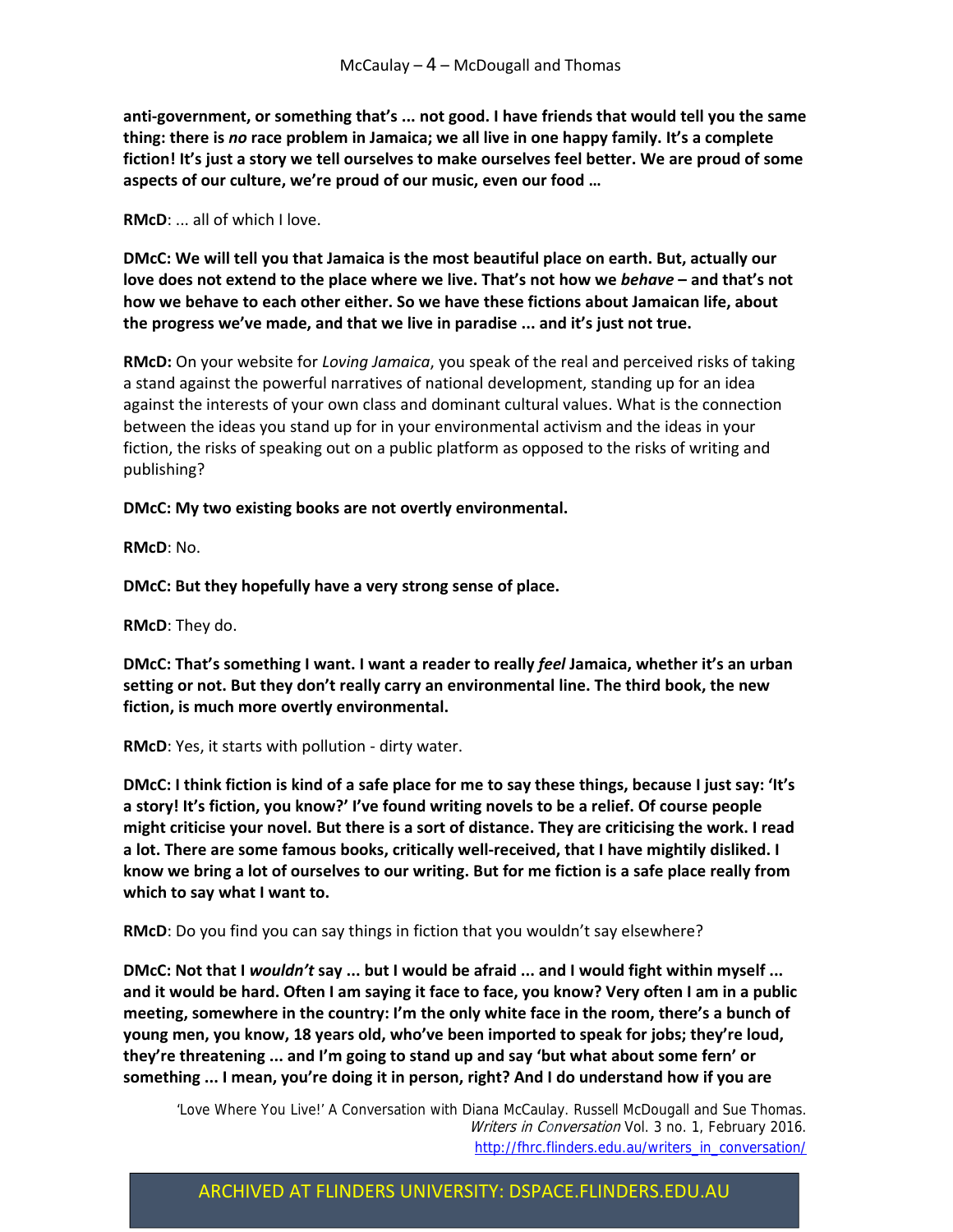**unemployed a fern or a turtle is completely unimportant. It's hard to speak for nature in the face of poverty and desperation – except, environmental degradation affects poor people most. But they might not see that themselves.** 

**RMcD:** In *Huracan* your character Leigh McCaulay thinks of Jamaica, 'Begat, born, abiding in violence'. Edward Said suggests that intellectuals and writers need to be attuned to the 'gravity of history'. How do you think the gravity of that history of violence informs your environmental activism and fiction?

**DMcC: I feel the weight of history in a very tangible way. I see its influence on modern Jamaica every day. My fiction is an attempt to understand that history, to describe it, to create empathy in my readers for others who have a very different experience and a very different starting point. I remember one email I got after** *Dog‐Heart* **was published which said that the writer of the email could not look at street boys in the same way after reading my novel. That's what I want. For my environmental work, I think Jamaica's entire history is one long, sad story of exploitation and destruction of the land and the sea and the people. It's time we stopped that model.** 

**RMcD:** Your fiction (*Dog‐Heart*, *Huracan,* 'The Madman of South Avenue') is keenly concerned with the ethics of relation across social divisions produced by racial and economic stratification. How do you think fiction might particularly enable readers to consider the ethics of that relation and historically responsible positions toward it?

**DMcC: To state the obvious, fiction is the telling of stories. People respond to stories. So I seek to tell stories of people who are separated by race, class, economic status or history, to show how very different the world looks on opposite sides of those divides. I don't seek to bring about guilt, but to bring about understanding. Empathy, as I said. To bring out thoughtful consideration of privilege. To give voice to people who often don't have a voice.** People ask me how do I know how 'those people' think - I have not lived their lives. I tell **them: I can do the work of imagining other lives. All of us can.** 

**RMcD:** I read somewhere that *Dog‐Heart* is based on Tavern Gang leader, 'Dog Paw' Linton?

**DMcC:** *Dog‐Heart* **is loosely based on a relationship I had with Christopher Linton's family, but it was really his older brother, Jeffrey, whom I met begging in a shopping plaza. Jeffrey was eventually beaten to death while in prison. So I had this experience of becoming involved with a family of young boys and trying to help, which really made me think about what form such help should take and brought me into confrontation of the different world we occupied. But most of the events and people in** *Dog‐Heart* **are entirely fictional.** 

*[At the time of Dog Heart's publication gang leader Christopher 'Dog Paw' Linton was at the top of the Jamaican Constabulary Force's 'most wanted' list. Allegedly a key figure in a gang war in Bedward Gardens, August Town, over control of a sand‐mining operation to fund the illegal gun* trade, he and his men had ambushed and attacked a police team that had gone into the area to *investigate. In December 2010 the police posted a \$250,000 reward for information leading to the arrest; and in January 2011 he was captured and sentenced to fifteen years in prison for*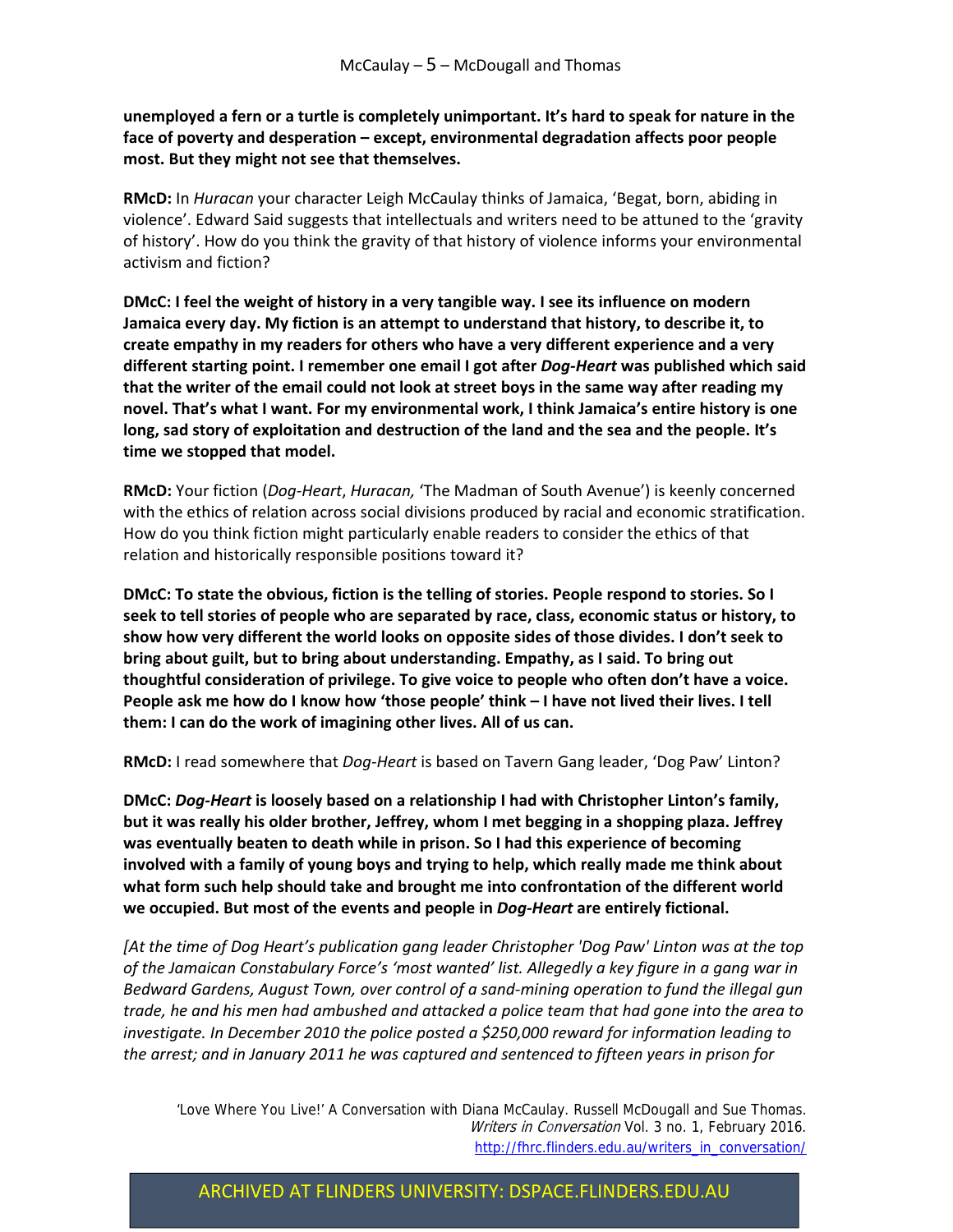*shooting with intent and the illegal possession of a firearm. Later he was charged with three murders, including a woman and child.* 

*At the time of this interview, however, his trial for those crimes had been postponed six times – the witnesses in the matter were always unavailable – and the seventh trial date was looming. Since then the trial has again been postponed, for the same reason.*

*Through the 1990s, Diana McCaulay tried for several years in vain to rehabilitate a family of young street children. She wrote about that experience in a column in The Gleaner, confiding her despair when the boys reverted to the streets. Christopher Linton was one of them. He was eight when she first encountered him. The character of Marlon in Dog‐Heart is loosely based on him.*

*In an interview with Jamaican journalist Annie Paul in 2011, McCaulay said: 'I knew this young man, Christopher Linton — Damien was his pet name — from [when] he was about eight,* until he was nearly 15 or so, and he was a sweet, very intelligent little boy with great potential, *and he was failed in every way by our society. We need to stop pretending that such men are merely irredeemably evil and are simply to be exterminated. We need to understand what made the boy Christopher Linton become the man he is ... Like most Jamaicans, I am deeply concerned about the levels of crime in our society. I am as afraid as the next person, especially* as I get older, and I do not want to face a young man with a gun who is prepared to take my life *without thought. But also, I want to challenge us as a people to examine the reasons for the genesis of a young man like Christopher.' http://anniepaul.net/2011/01/26/dog‐pawdog‐heart/*

*Christopher's elder brother, Jeffrey – the main source for the character of Dexter in Dog‐ Heart – was beaten to death by warders after a prison riot in 2005. RMcD & ST]*

**RMcD:** Are you making a commentary about charitable actions, that they are doomed to fail?

DMcC: 'Doomed to fail' is a strong phrase, and I wouldn't go as far as that, but what I want to **say is this form of assistance needs a lot of prior thought. Often, poverty arises out of inherently unfair structures and economic systems and is not amenable to any form of quick fix.** 

**RMcD:** Could you please say something about your choice of epigraphs for *Dog‐Heart* – and for *Huracan?* Of course epigraphs usually provide some kind of comment on the narrative, but they also speak to an author's sense of literary affiliation.

**DMcC: For** *Dog‐Heart***, I loved Olive Senior's image of someone of greatness being rudderless. It said something to me about the squandered potential, squandered futures of our children.** *Huracan* **grapples with 'disordered ancestry' and the Great House is set near Cockpit Country, so again, Olive's** *Cockpit Country Dreams* **seemed perfect. I also liked the Mark Twain quote,** that every people, every tribe, occupies stolen land - I wanted to say, this is the human story.

**RMcD:** In *Huracan* your protagonists – Zachary McCaulay, John McCaulay and Leigh McCaulay – are buffeted by emotional and moral hurricanes. You refer to Lloyd Lovindeer's song 'Wild Gilbert' in the novel and you would obviously know Olive Senior's 'Hurricane Story, 1903', 'Hurricane Story, 1944', 'Hurricane Story, 1951' and 'Hurricane Story, 1988' from *Gardening in the Tropics*. In writing *Huracan* how conscious were you of earlier hurricane writing from the Caribbean? Do you think that earlier writing helped shape your novel?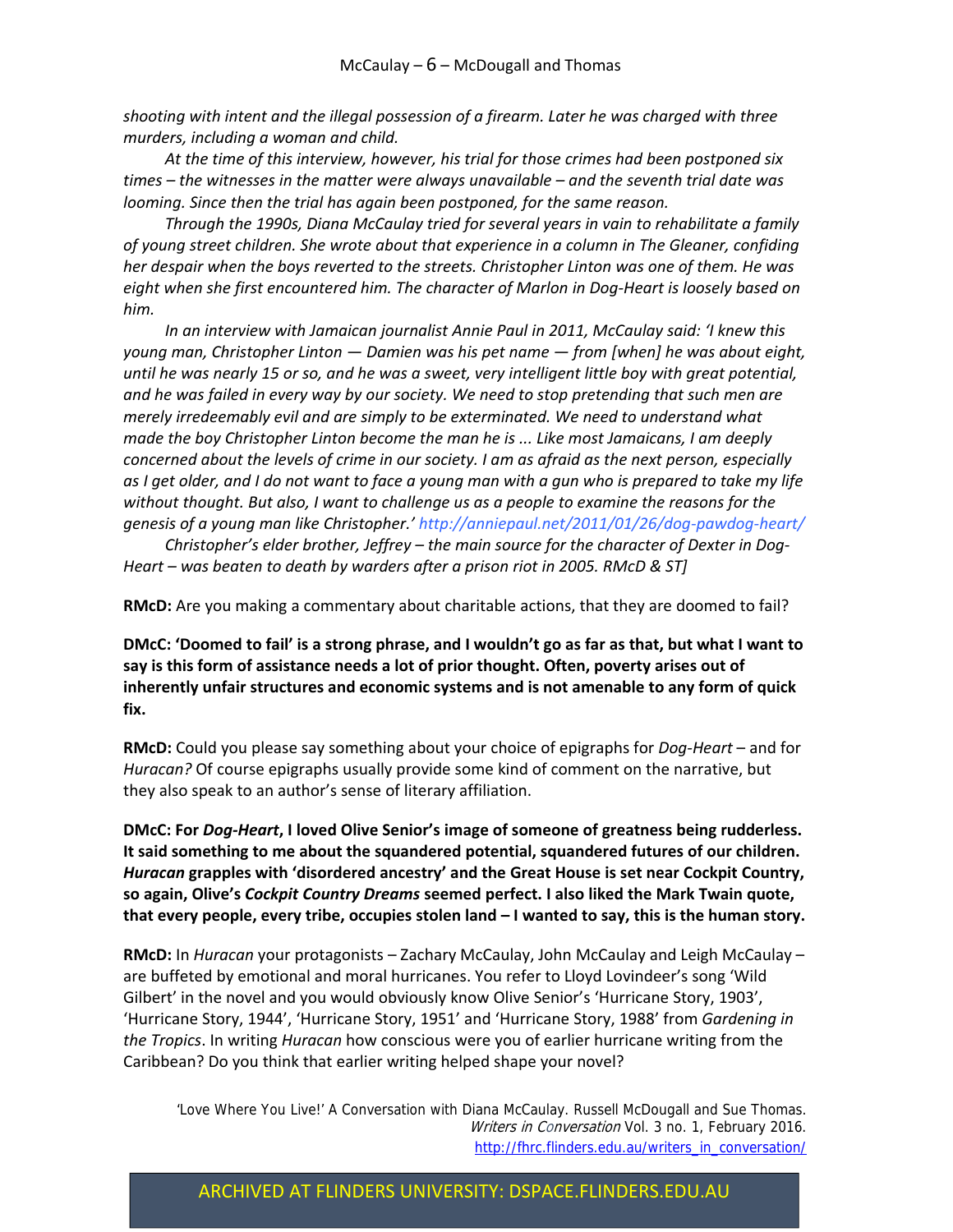**DMcC: I didn't specifically read around the theme of hurricanes at the time of writing** Huracan. I didn't start out with the idea that hurricanes were a metaphor I wanted to use - it **does run the risk of being overused. I have read some of the works you refer to. The hurricane book I remember most is Andrew Salkey's** *Hurricane***, which I read when very young. But while doing the research for the historical periods, I noticed how many times hurricanes hit Jamaica and I had a vague idea of telling stories from different centuries – about 100 years apart. Zachary McCaulay, who is a historical character, came to Jamaica in the 1780s and I thought, gosh, that might take me to 1988; and then I thought I'd have Hurricane Gilbert in there – because I lived through that too, and I remember it very vividly – and then I thought so the hurricanes would tie the whole story together. Plus, it's a great metaphor for so many things: circling the same problems and never coming out of them; the huge storms, these huge changes that were happening, the violence that was done, the precariousness of these societies; and the inherently dramatic element, which novelists are always looking for.** 

**RMcD:** Why did you decide on the Taino word in the novel's title?

#### DMcC: Because I was trying to tell a big story of Jamaica's history and they were left out of **the book. And so I wanted just a little acknowledgement that Jamaica's original inhabitants were not there.**

**RMcD:** I think it is Leigh McCaulay, in the novel, who says that there is a 'noisy vibrancy' about life in Kingston: people are noisy and unbroken, impossible to constrain or discipline, singing and dancing as they walk. Did that 'noisy vibrancy' influence your decision to structure the novel as three interwoven narratives?

**DMcC: Not really. I actually had this idea of archetypes: one was an abolitionist; one was a missionary ... and I didn't want to tell a plantation owner story. I wanted to come at the slavery period sideways. I didn't want to tell a story where the main character would be either a plantation owner or a slave and it would be all about the plantation. But obviously the slavery period is a hugely important thing. So I wanted an abolitionist and a missionary, but what I was most concerned about was the modern Jamaican's role. The hardest part to write was the modern Jamaican, because it seemed to me: yes we had the missionaries, and we had the plantation owners, and we had all of these inherently dramatic events, but a woman comes back to Jamaica in the 1980s – and so what? What's so very interesting about that? And it eventually came to me that it was also a story of people who came. I've always been obsessed with why people came to Jamaica. A lot of people came in chains, of course.** But there were a lot of other people who came, and why did they come? I used to badger my **father endlessly about that. So then I thought, well, why don't we have it as a Jamaican who comes home? And she's now trying to find out where she belongs, what's her place in the** world, you know? So we have the two who come early - one moves back to the UK, the other **drowns – but she stays. The modern Jamaican comes home and she finds something that suits her in that 'noisy vibrancy', in the absence of discipline, and in the despair – and she** *claims* **it. In the end that was the insight I wanted to relay: feeling connected to place, feeling connected to a country, or a nation, or a landscape or a family, is a matter of claiming. Because actually, our blood and our ancestry and our place of birth are less important than** this claiming that goes on at some point in our lives. It can happen very early and we might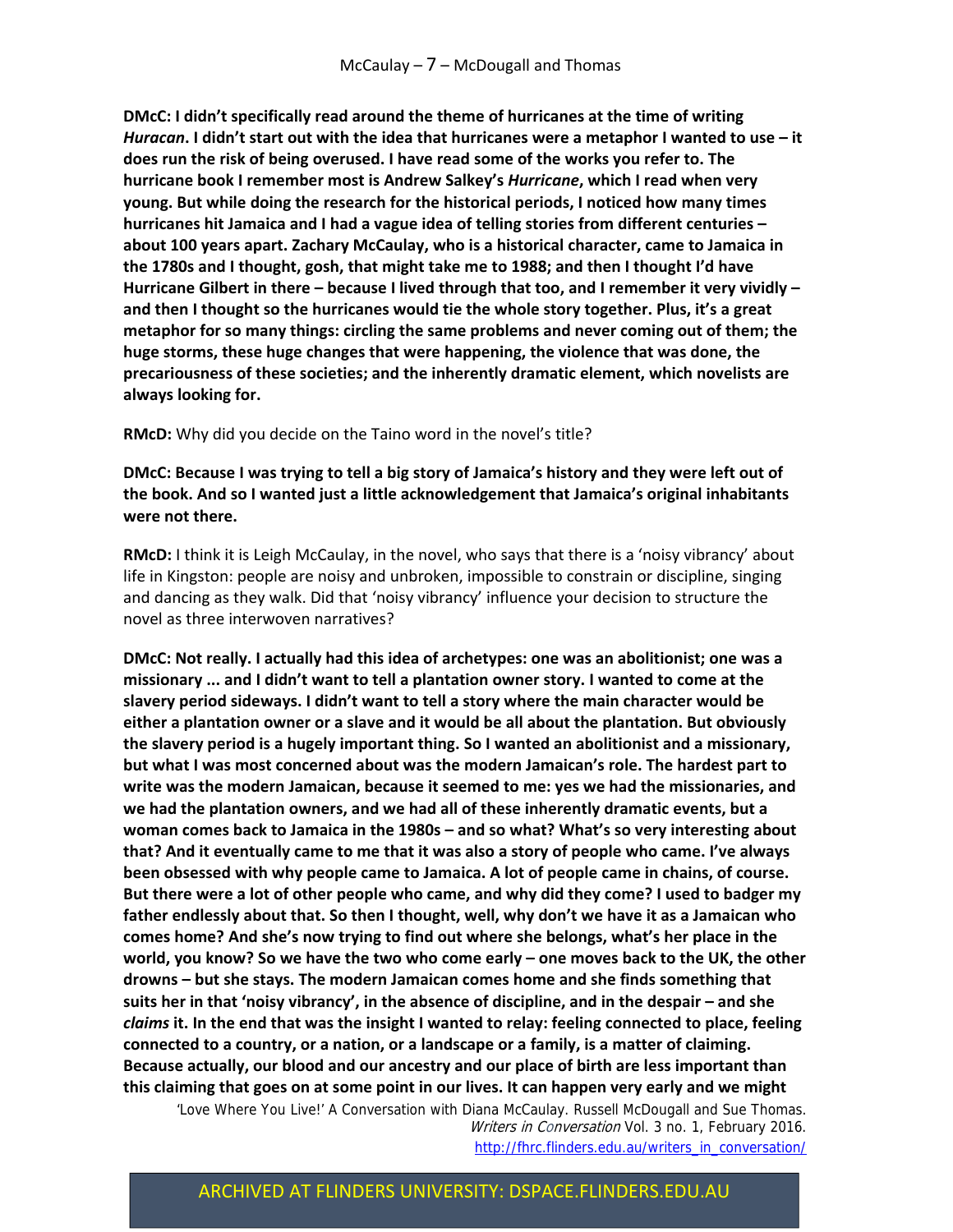not be at all aware of it, but I wanted her to come home and claim it, and not leave, because **in a lot of Caribbean literature people leave. They are writing from the metropole, and they are looking back.**

**RMcD:** The diaspora seems to have become the main structural model for talking about Caribbean identity.

**DMcC: Yes. And there's a nostalgia about that writing that I want to challenge, as somebody who hasn't ever left here, except for school, because there is a kind of a film between the reality of Jamaica and their remembering of it in a particular period which is long gone. So I** wanted to very much say: 'This is a person who is staying. She is claiming it with its problems, **and its problematic history and all its warts, and she's claiming it.'**

**RMcD:** I think there is a bit of a surge of interest now in (so-called) 'reverse migration', in the people who come back. In fact, quite a lot of people come back.

**DMcC: Lots of people come back! They go, they educate their children, they make a little money, they get health care … and then they suddenly wake up one morning and it's not home.**

**RMcD:** The Caricom Reparations Commissions Committee is currently pursuing reparations for genocide and slavery. How much do you think in the environmental sphere about reparation?

**DMcC: I think about it less in the environmental sphere than I do in the context of slavery.** And I think it is just a difficult question. Have you read that article that was in the Atlantic *Monthly* **a few months ago?<sup>2</sup> I think obviously reparations should be made. You can go to London or Glasgow and you can see the fortunes that were built on Caribbean slavery. They** exist today. The issue I have with reparations is how is it actually going to be done? Who is **going to get the money? Is it going to come to the governments? Because that does** *not* **necessarily mean that the people who have suffered and continue to suffer are going to** benefit. So that has really been my problem, the mechanics of it: how is it is going to work out. And I also feel, ok, so you are a 25 year old woman in England with two children and maybe you're not very well educated and you've got a job and your tax rate is going to go up **or something, and I mean, you didn't enslave anybody either, you know? I wish there was a way to make the generation that did it pay, but there isn't. But that doesn't mean that we couldn't work out the mechanics of how the reparation should work to ensure that it just doesn't just get sent to Swiss bank accounts. That's the part that I think is important. In terms of the environment, the major reparation issue is the one of climate change. We've had the whole Industrial Revolution with the wealth it created at the expense of the climate, and now other countries which did not benefit from that are being asked to not have those benefits** *ever***. And that is where climate reparations need to be paid. And I really think they need to be paid rather quickly ‐ because I would** *not* **argue that countries that have not yet**

<sup>2</sup> 'The Case for Reparations,' by Ta‐Nehisi Coates, June 2014, whom the *New York Observer* describes as 'the single best writer on the subject of race in the United States,' author of *The Beautiful Struggle* and *Between the World and Me*.

 <sup>&#</sup>x27;Love Where You Live!' A Conversation with Diana McCaulay. Russell McDougall and Sue Thomas. Writers in Conversation Vol. 3 no. 1, February 2016. http://fhrc.flinders.edu.au/writers\_in\_conversation/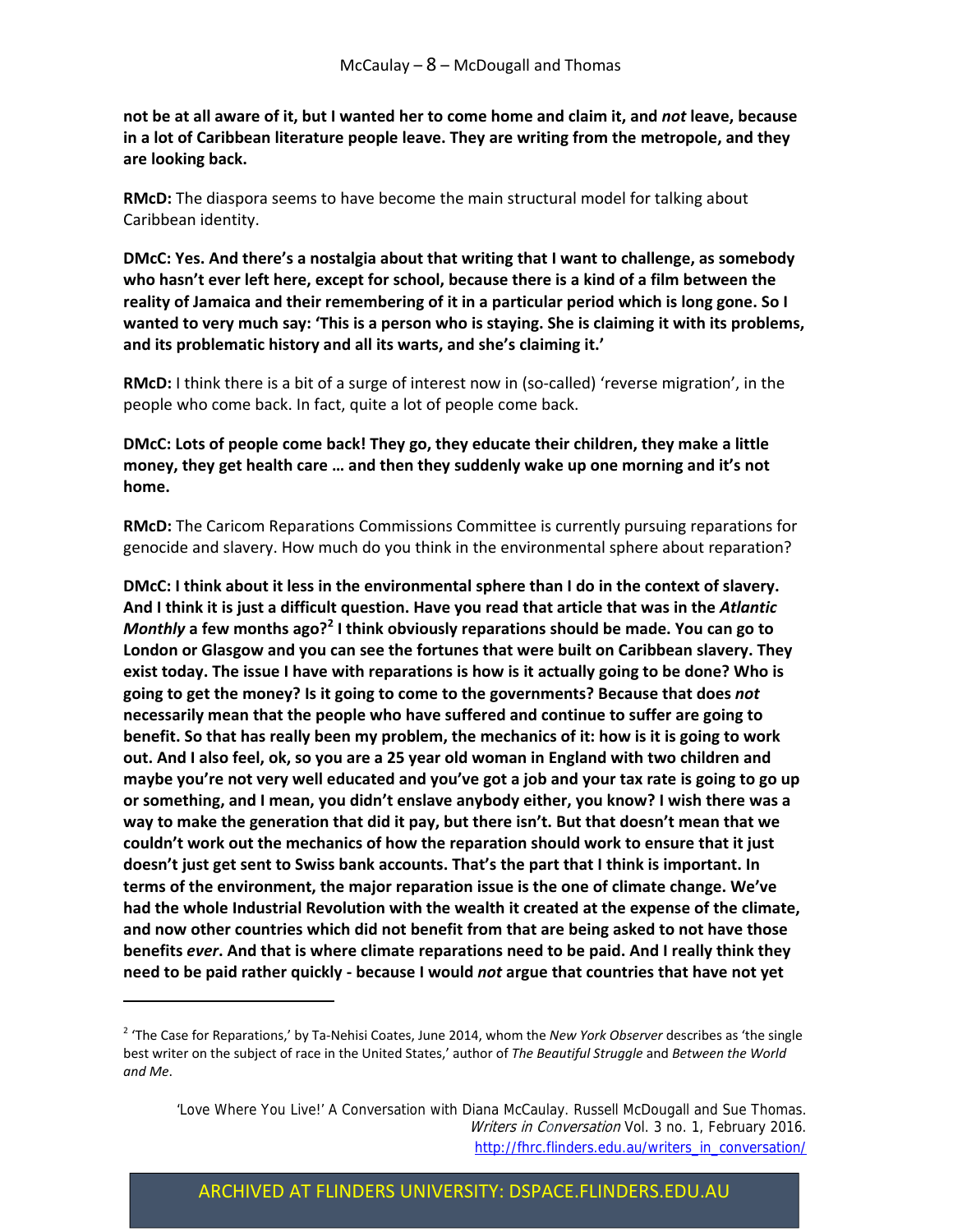**had benefits from the Industrial Revolution should press on and bring the entire planet to catastrophe. There has to be another way to go forward. The US and the UK and other European countries, they want to continue their lifestyles; they don't want to give up** *any* **of it. But they want other countries** *not* **to have those things that they have already.** 

**RMcD:** I'd like to ask you about some particular environmental issues. The first one I know was a very important one for you: Pear Tree Bottom.

**DMcC: Yes.**

**RMcD:** How do you think about it now?

DMcC: In writing Loving Jamaica, I set it around places, and I told the story of my childhood **experiences with them, if they existed, and then of the environmental fight, if you like; and it turned out to be really boring, because the environmental story is the same story, over and** over again. Somebody wants to come to build a hotel or a road or a mine or something, and a **bunch of people say no, you can't do that, eventually it goes ahead ... and everybody cries, you know. So, I actually selected Pear Tree Bottom as the main environmental story, as a** stand-in for the others, so that a reader won't have to struggle through the same story five **times. There's a piece of the Pear Tree Bottom story that was very difficult. It came about because we made a film, Esther Figueroa and I, called** *Jamaica for Sale.*

**RMcD:** Yes. It's quite famous. It won major awards, as I recall, at the Africa World Documentary Film Festival, at the Mexico International Film Festival, the Canada Film Festival and a number of others.

**DMcC: Well, we were filming it, and we went to Pear Tree Bottom and filmed the gate where** people could no longer get to the beach, and then we went up to talk to one of the people that they had relocated off the beach. Her name was Ivy. She was a squatter (so-called). She **lived in this very, very poor circumstance upon the hill with an** *amazing* **view of the coast. But of course, she didn't see that. It was completely irrelevant to her. And she told us her story.** Her story was she had lived nowhere else in the world - at all, in Jamaica. Her family, to the **extent that she knew, had worked on the plantation that Pear Tree Bottom was a part of – the place was called Belair. After Emancipation, her family settled in little dwellings around Belair Plantation and continued to work on the plantation while sugar was grown there. Then it became coconuts. Coconuts died. But she had lived nowhere else. And yet, she was regarded as a squatter. And that just seem to me to say everything, not just about the way we regard the environment, but the way we regard our** *people***, our history, our** *connection* **to the land. So of course there was nothing about the land that she valued. She could be moved** off it at any time, and had been – so this was her second place of settlement. She used to be down on the beach, and she had a cook shop, and it was bulldozed. One day she was in court, **actually trying to establish prescriptive rights, and it was bulldozed. She came back to find everything gone. That was a real moment for me, when I realized the disconnection that we have, and the failure to acknowledge the claims people have to land they have occupied for generations if they were not plantation owners – and** *they* **received no compensation at the end of slavery, they were just thrown off and left to get on with it.**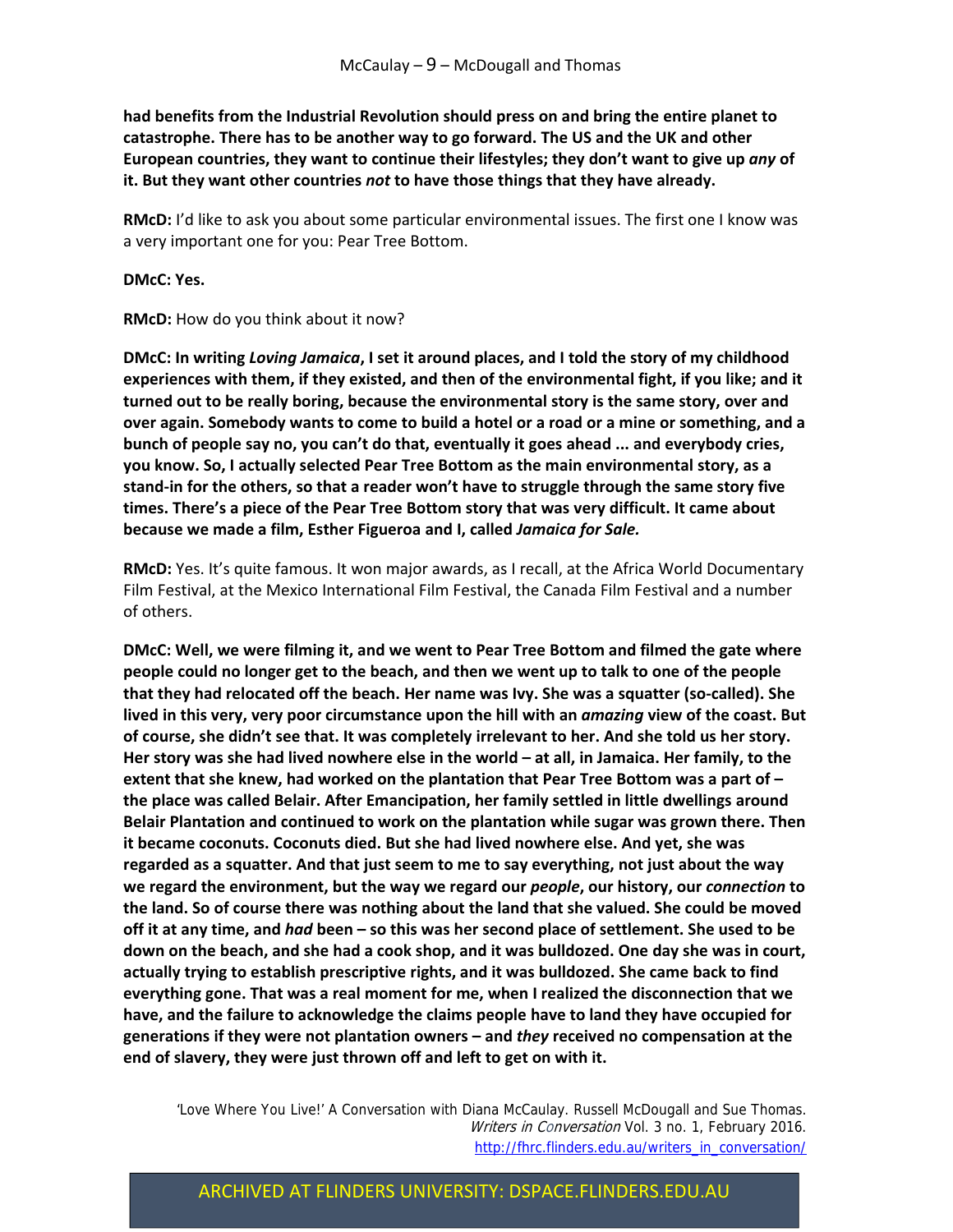**With regard to the natural resources of Pear Tree Bottom, all the promises that were made about monitoring and enforcement were not kept. The reefs are heavily silted. In writing** *Loving Jamaica* **I interviewed a scientist who has been studying there since the 80s –** not way back to the 50s, but since the 80s – and she says now it's kind of a mixed picture. She says there are places where there is some recovery; she says in front of the hotels it is very, **very degraded. So I went to Tripadvisor, and there you can find people writing about their experience of the hotel that was built there: one of the entries I thought told the whole story. He was a diver obviously – most people who are serious divers come to Jamaica – he'd been diving, and he said the reef was scraped clean, there was no fish, but they'd sunk a** boat, and a plane and a bar with Red Stripe bottles in 30 feet of water for you to look at.

**Pear Tree Bottom was the first time we went to court against the government, and that was** *hard***.** 

**RMcD:** Yes, I thought that was the first time.

*[The St. Ann Environment Protection Association (STAEPA) – now the Northern Jamaica Conservation Association (NJCA) – and other resident groups began to voice their concerns about the environmental and social impacts of the proposed development of the coastland of Pear Tree Bottom in 1992. It was then a pristine forest area, sloping from the hills down to freshwater marsh and mangroves to a series of sandy bays interspersed with rocky shoreline. It provided a habitat for a wide variety of birds, including the native Yellow‐billed Parrot, and was one of the few remaining important nesting sites left in St Ann for the hawksbill turtle. It was also home to the endangered Jamaican Yellow Snake (or Jamaican Boa). The Environmental Impact Statement described the coral reefs off Pear Tree Bottom as 'one of the best dive sites in Jamaica' and noted also that it wetlands played an important role as a nursery for fish and estuarine species as well as being 'a unique feature' of the north coast. Despite all of this, in 2005 the redevelopment of the area began. The shallow back‐reef area was dredged to provide swimming areas; artificial beaches were being created with crushed marl; and five large groynes to keep those beaches in place had commenced construction. In October 2005, the Jamaica Environment Trust (JET), the NJCA and four individual members of that organisation took legal action against the Government of Jamaica, filing a judicial review case in the Supreme Court to challenge the Environmental Permit granted to the Spanish hotel chain for* Phase 1 of its proposed 1,918-room resort at Pear Tree Bottom. This was a landmark case, not *only because it was the first time that a Jamaican environmental NGO had initiated such proceedings, but also because of its outcome. The Court found that the Natural Resources Conservation Authority (NRCA) and the National Environment and Planning Agency (NEPA) had failed to meet the legal requirements for consultation and that a critical element of the Environmental Impact Assessment ‐ the Marine Ecology Report – had not been made available to the public. The Environmental Permit was quashed. RMcD and ST]*

**DMcC: It was the first time we filed a lawsuit against government. It was a successful lawsuit in a sense, because the court ruled that the public conservation process had been flawed and it quashed the permit, and it really did change the whole public consultation procedure in Jamaica. Environmental groups were regarded as merely a nuisance before it. In the end,** though, the judge overturned – or 're-issued' his judgment, I guess is the best way to say it – **after the hotel filed asking to be heard on the basis that they would have lost many million**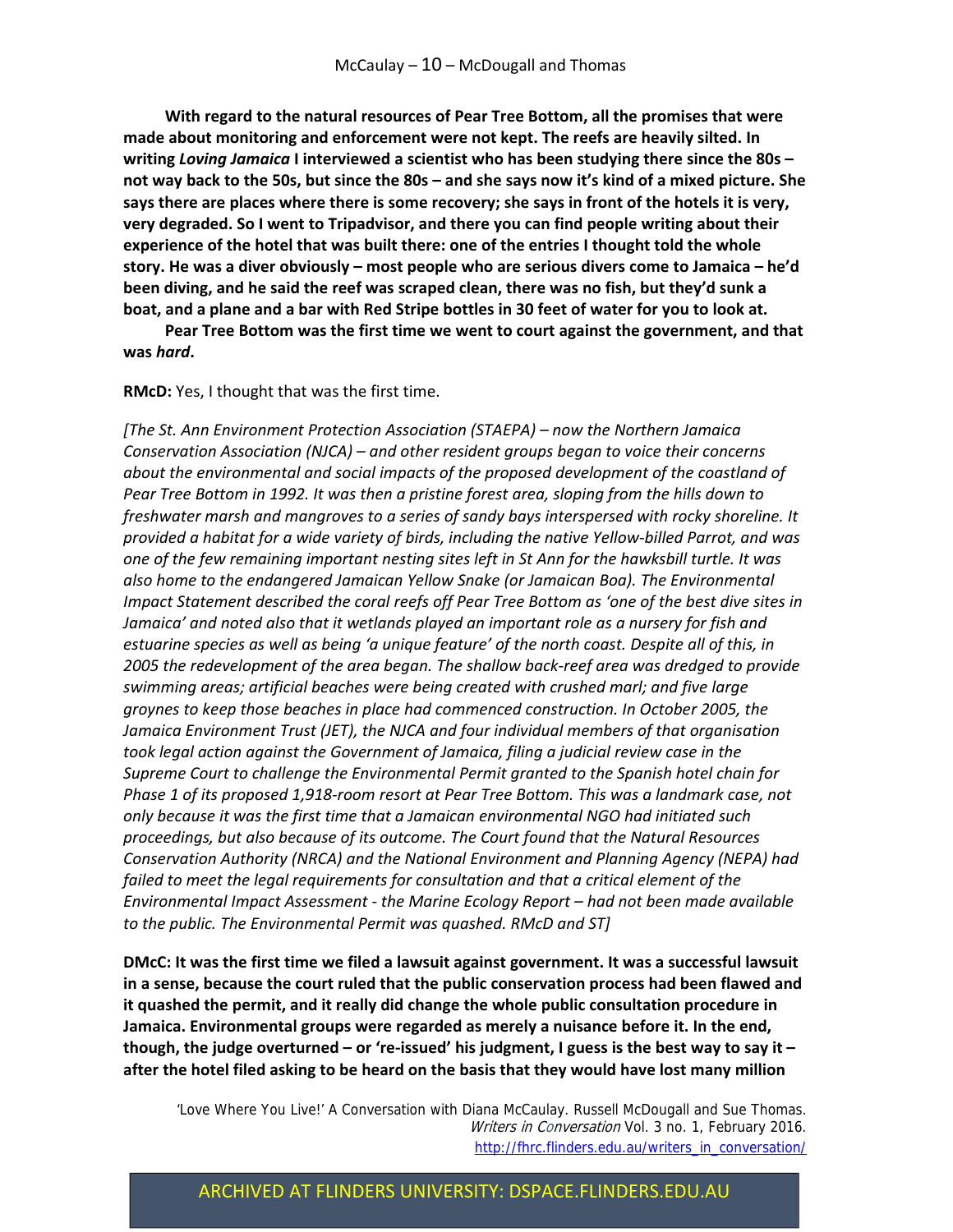#### US dollars. The hotel was by then up to the third floor. So the hotel went ahead. It was a **Pyrrhic victory. But it did change the whole dynamic of environmental approvals in Jamaica.**

*[Although the developer did succeed on appeal in having the Phase 1 Environmental Permit reinstated, the NRCA rescinded its approval of the permit for Phase 2, which would have* allowed a further 900 rooms (in addition to the original proposed total of 734-rooms). The five*star Victorian‐style Grand Bahia Principe Hotel at Runaway Bay opened for business on 20 January 2007. It contains 812 rooms, and advertises itself as being located 'in a privileged location on the north coast of Jamaica.' RMcD & ST]*

**RMcD:** OK, well here's another long‐running issue for you: bauxite mining in Cockpit Country.

**DMcC: My paternal grandmother was from Cockpit Country. She was from Ulster Spring. I've got no memory of ever going there as a child. In 2006, I think, we suddenly heard they were going to be mining it. So we joined with others to oppose that. I think the Government is going to announce boundaries soon and close the area inside the boundaries to mining, but it hasn't happened yet, and I've learnt not to celebrate until it happens. But I think that it is going to happen before the end of July.** 

*[It would indeed have been premature to celebrate at this time. Several months later, and still the fate of Cockpit Country is undecided.* 

*The Cockpit Country is Jamaica's largest remaining wet limestone forest area, covering more than 500 square miles, mostly located in Trelawny Parish, but also expanding into the neighbouring parishes of St Elizabeth and St James. For thousands of years its rugged and rare karst (eroded limestone) topography and its dense forests have made it almost impenetrable and entirely isolated from the rest of Jamaica, an 'island within an island'. Hundreds of endemic plant and animal species have survived there in isolation. It contains 27 of Jamaica's 28 endemic bird species (including the critically endangered Jamaican Blackbird and both species of Jamaica's endemic parrots), three endemic species of bat (including the Jamaican flower bat), a rare and endangered endemic frog species, the Jamaican giant swallowtail (one of the largest butterflies in the world) and hundreds of endemic plant species. It is also home to the Maroon community of Accompong, formed by runaway slaves and granted self‐government by British peace treaty in 1739. Identifying as a sovereign nation, the Maroons claim Amerindian ancestry; and the United Nations recognises them as an indigenous people. The confusion over the official boundaries of Cockpit Country stems in large part from the history of its settlement by the Leeward Maroons. While the original land grant of 1500 acres outlined the limits of the Maroon territory, it could not map its boundaries, because of the impassability of that area. It could only articulate those boundaries discursively (and therefore approximately). As a result, many Maroons today dispute any effort to impose any boundary that would limit their access to* the adjoining forest reserve. It would be an insult, they say, to their heritage, if any part of the *Cockpit Country were opened to mining. Scientists at the Windsor Research Centre concurred: any degree of mining would threaten the biological and geological diversity of this entire unique ecosystem. One final consideration – particularly resonant in the midst of the prolonged drought that Jamaica has been experiencing – is that Cockpit Country is the main watershed for ten of Jamaica's rivers, and provides 40% of its freshwater resources.*

*But the Cockpit Country is rich in bauxite (aluminium ore), which is integral to Jamaica's economy. In May 2004 the government granted special prospecting licenses to both Alcoa and*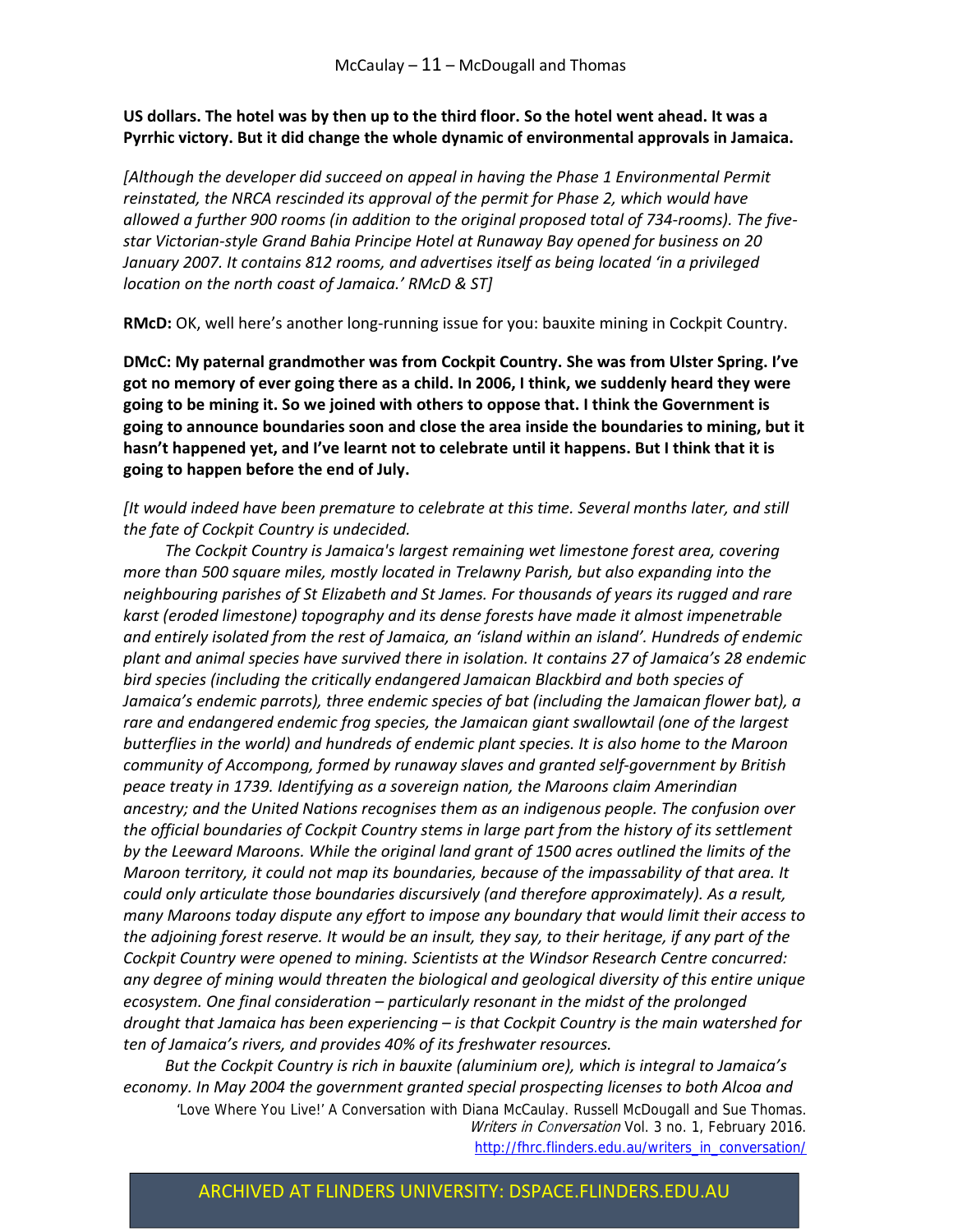*Clarendon Alumina Production (CAP), allowing them to search for bauxite in Trelawny and St Ann. Under Jamaican law, prospecting does not require an environmental permit, although prospectors have to blast open roads through the forest in order to drill and test bauxite deposits in the soil. Of course, if the prospects prove favourable and mining goes ahead, the network of roads is expanded, and so is the mining's footprint in the forest.* 

*In late 2006, JET together with the Jamaica Environmental Advocacy Network (JEAN) and the newly formed Cockpit Country Stakeholders Group (CCSG) launched a major campaign to protect the entire region from bauxite mining. As a result of the public outcry, the government suspended all prospecting licenses and commissioned a boundary study to be done by the University of the West Indies (UWI). Although this was completed in 2008, it was not released until September 2013, when the public consultation finally began. Its finding was that the government should not authorise any form of mining or quarrying activity, primarily because 'the level of emotion [was] too high' and '[the] level of opposition and resistance by community members and leaders, CBOs, NGOs and civil society organizations, some Government of Jamaica agencies and members of the academic community' was likely to scare off potential investors. The government backed off, and things quietened down, until May 2015, when without warning the Noranda Jamaica Bauxite Partnership (NJBP) invaded the Cockpit Country, building a haul Road in preparation to commence mining.* 

*The Noranda Aluminum Holding Corporation ('Noranda HoldCo') is a US company, but it holds the minority share in the NJBP, with the Jamaican Government holding the majority (51%). After the Noranda invasion McCaulay, as JET's CEO, issued a strong statement accusing the government of 'a betrayal of good faith.' There was still no boundary or protection regime in place; and the Natural Resources Conservation Authority (NRCA) had not issued an Environmental Permit. McCaulay called on the government to identify and declare the boundaries and close Cockpit Country to mining once and for all.* 

*At the time of this interview, however, it had not yet become public knowledge that the government had already granted a Special Exclusive Prospecting License to the NJBP to expand its operations 'westward through St Ann into Trelawny and the Cockpit Country, including 3,900 hectares or some 10,000 acres of Forest Reserves.' Community groups are applying pressure to have the license rescinded, as Cabinet is yet to decide between the six different boundary proposals it has before it. RMcD & ST]* 

**RMcD:** I read somewhere that over the last thirty years the Long Bay coastline has eroded by 30 metres. I love that end of the island. The Seven‐Mile Beach at Negril is so beautiful. But I've seen for myself that is under threat.

**DMcC: I do have childhood memories of Negril. It's very, very sad what has happened to Negril. It is the best example we have of really poor planning. Montego Bay and Ocho Rios weren't well planned either, but that happened much earlier and the problems evolved more** slowly. They started developing Negril in the '70s - not the '20s, not the '40s - and yet they did exactly the same thing. Now there is all this beach erosion, and the reef is in a really bad **state, and the connections between the beach and a large wetland area called the Negril morass have been lost. Yet still you cannot get anyone to talk about a moratorium on more development – more hotel construction ‐ although the overdevelopment of the place, and the inability to handle the garbage and the sewage, is** *absolutely* **evident.**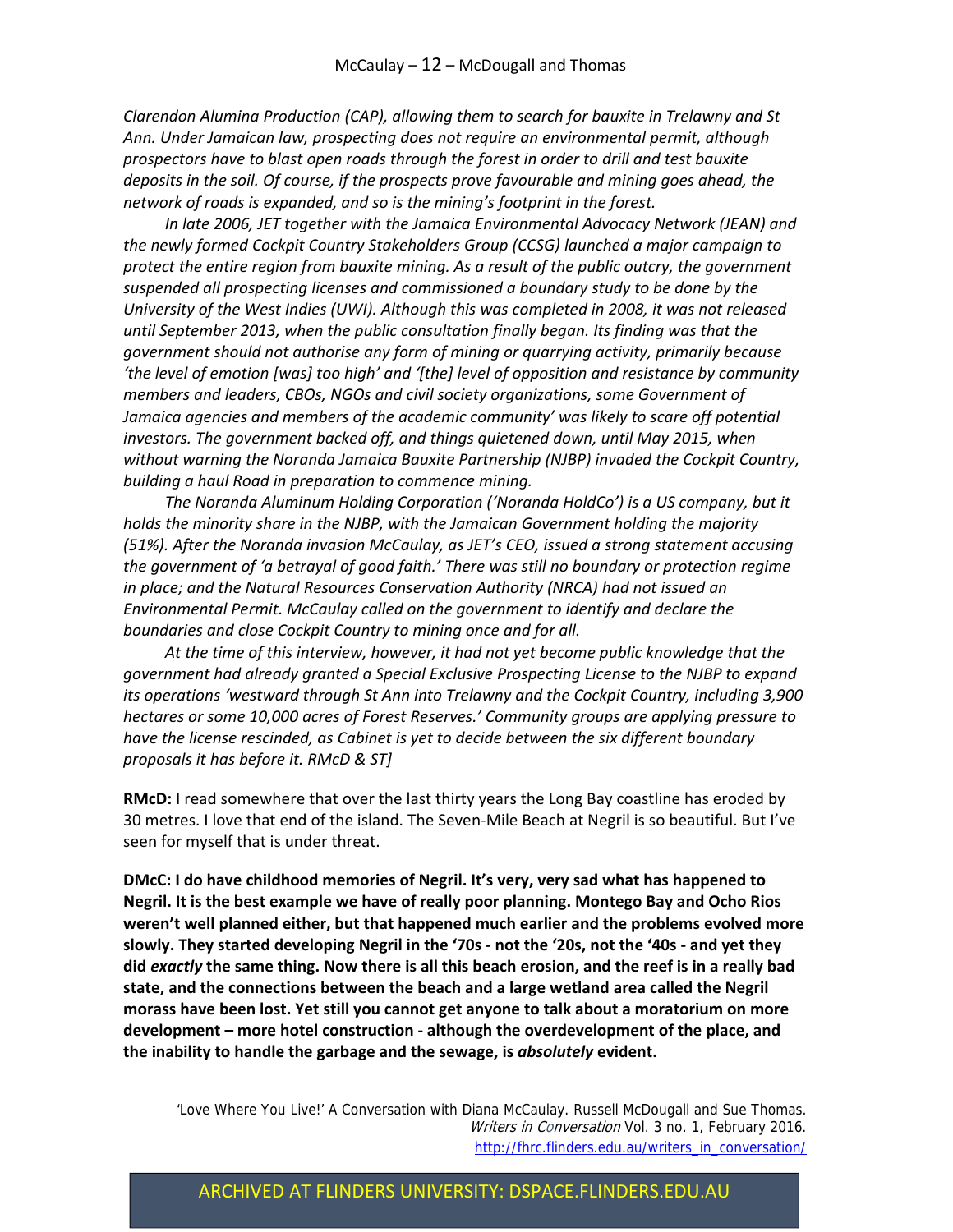*[At present Negril has only has a secondary sewage facility, which, even when it was built in the mid‐1990s, was not adequate to the community needs. In May this year 2015, the Environment Minister announced a new Development Order permitting the construction of four‐storey buildings, where only two storeys had been permitted in the past. This would increase individual hotel capacity from 200 to 600 rooms. The Negril Chamber of Commerce (NCC) responded by calling for an immediate moratorium on all large‐scale developments in the town until the necessary infrastructure had gone in. RMcD & ST]* 

**RMcD:** Are the new breakwaters likely to save the beach? I know that many of the local stakeholders oppose their construction, but NEPA has said that they *will* go ahead anyway.

**DMcC: I'm not in favour of breakwaters, because I think it is continuing the same approach that got us into the problem we're in, with hard structures that accrete sand on one side and deplete sand on the other side, and that transform a natural coastline into something manmade. This has been really well studied. And we don't have experienced implementing agents for putting in breakwaters. Our National Works Agency (NWA) has** *absolutely* **no track record of running good projects. Things like: the stones are supposed to be washed. They're** not going to be washed, they're just going to be thrown in the sea and the silt is going to **build up on the reefs.** 

*[Excessive silt accumulation often causes problems down drift of the breakwater, such as the formation of sandbanks, which can actually increase erosion by starving the beach of sand. RMcD & ST]*

And so, I think what needs to be done in Negril is a re-trenching - and a retreat from the **beach! This is the thing nobody wants to face, right? They basically allowed the development** too close to the beach. The road is in the wrong place. They need to restore the connections **to the morass, and have a managed retreat from the beach, as they are doing in some parts** of the US. I don't know if they are doing it in Australia, but in 10 or 20 years, in lots of places, **they're going to have to.** 

**RMcD**: Managed retreats *have* been initiated in some places in Australia: for example, at Lakes Entrance in Victoria, and at Byron Bay in NSW. Byron, I think, was one of the first, in terms of policy at least. The policy there goes back to the 1980s. In practice, though, it was contested not so long ago in the NSW Land and Environment Court, which ruled that the local Council, having approved development in the first place, should subsequently be liable to maintain coastal defences to offset the effects of coastal erosion.

**DMcC: Negril is faced with a crisis in the future. Let's move some of the construction on the beach** *now***! Let's move the docks and the gazebos ‐ perhaps the swimming pools ‐ and gradually give the beach a bit more space. Restore the native vegetation, restore the mangroves, restore the sea grass. That is the approach I'd like to see. Of course, tourism officials have short time horizons. We really need it done by tourist season this year! But they don't want to hear that, they just want a quick fix.** 

**RMcD**: It sounds a bit like the situation at Port Macquarie in Australia. The local Council engaged a private consultant to investigate the various options to restore the beach, and a

 'Love Where You Live!' A Conversation with Diana McCaulay. Russell McDougall and Sue Thomas. Writers in Conversation Vol. 3 no. 1, February 2016. http://fhrc.flinders.edu.au/writers\_in\_conversation/

# ARCHIVED AT FLINDERS UNIVERSITY: DSPACE.FLINDERS.EDU.AU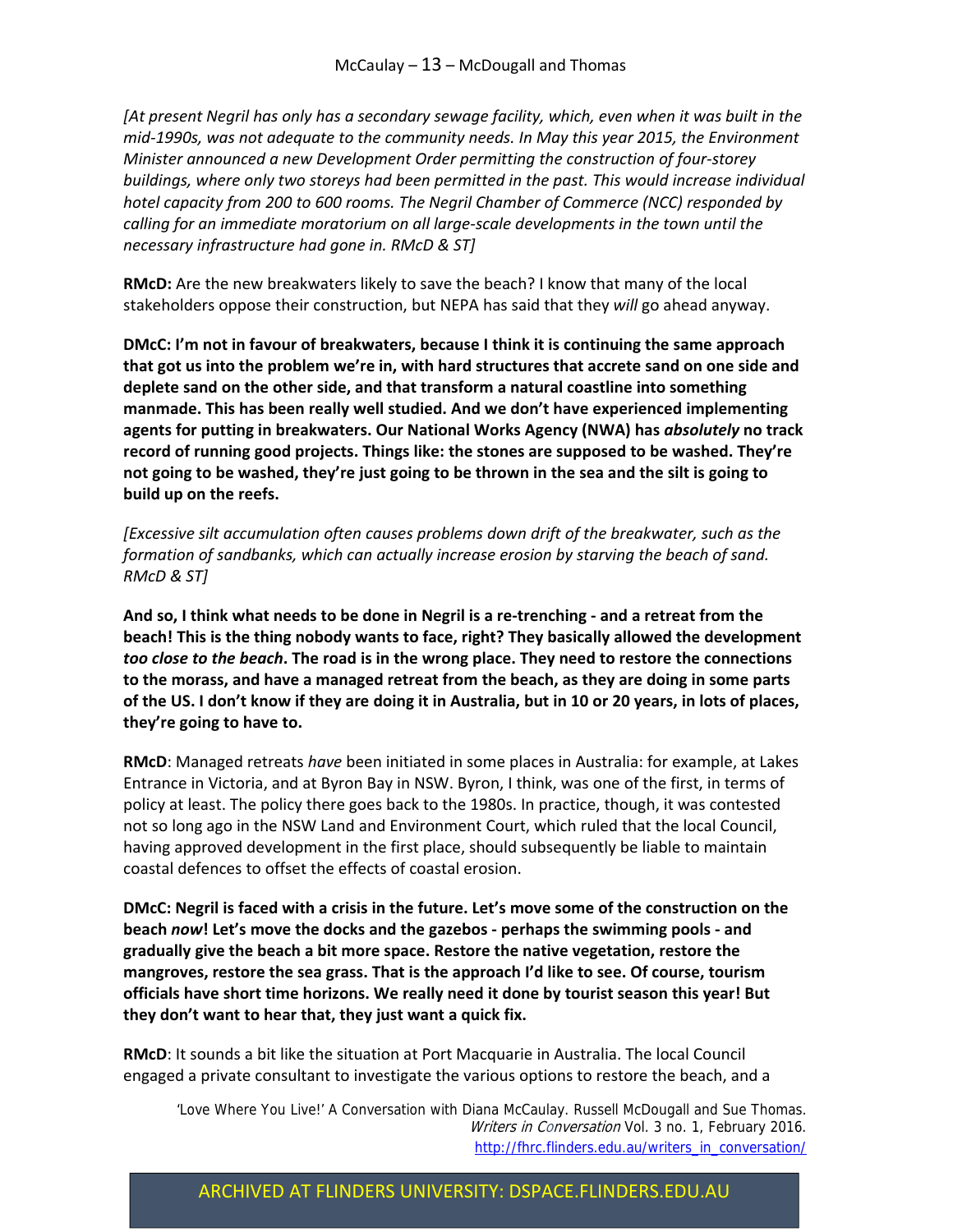managed retreat was one of them. But of course the community was overwhelmingly *not* in favour. It preferred the usual short-term solutions, like beach nourishment.

*[This is also the preferred option of Negril's Chamber of Commerce. The hoteliers of Negril are not in favour of any disruption to their business. It's likely that the breakwater construction* could take more than a year, and the presence of heavy equipment at the mouth of the river in *the centre of town, it is said, might harm the tourist industry on which the town depends. Of course, the boulders have to be quarried from somewhere too, and the likelihood is that this will cause long term scarring of the hillsides. Hoteliers see tourism being damaged for years to come. Of course, the hotels are even less in favour of retreating from the beach. The answer to the problem, as far as the commercial stakeholders are concerned, is (once again) continued beach nourishment. RMcD & ST]*

**RMcD:** Another environmental issue pressing at the moment that I know you have been particularly really concerned about is the Goat Island Project at Portland Bight, which of course is Jamaica's largest Protected Area.



*Black Bar Creek, Portland Bight Protected Area (2014). Photo Brooke Benjamin.*

**DMcC: That really is a very, very sobering event. This is arguably our** *most* **protected area of land** *and* **sea. It's protected under different laws and various international conventions. How the Goat Islands Project was announced was that one day the Jamaican Minister for the**

 'Love Where You Live!' A Conversation with Diana McCaulay. Russell McDougall and Sue Thomas. Writers in Conversation Vol. 3 no. 1, February 2016. http://fhrc.flinders.edu.au/writers\_in\_conversation/

# ARCHIVED AT FLINDERS UNIVERSITY: DSPACE.FLINDERS.EDU.AU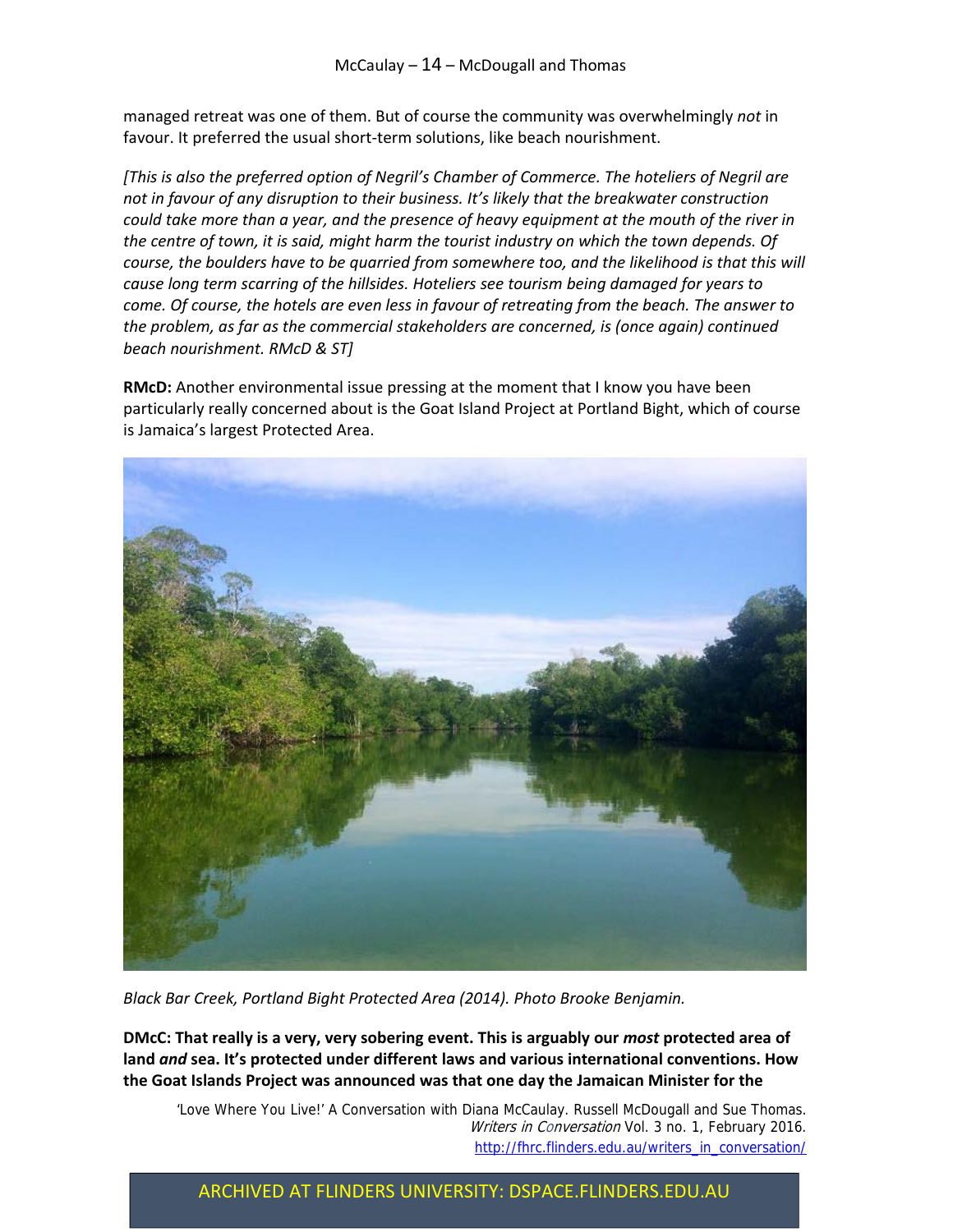**Environment while in Beijing said that the Jamaican Government was giving ‐** *very* **serious consideration – to building a big port in the Portland Bight Protected Area, near to the two Goat Islands. The Park Manager, an NGO contracted by the Jamaican Government to manage the Portland Bight Protected Area (PBPA) under a delegation agreement, heard about it along with the rest of us. The Government has never really come clean about what is planned. So there's been this secrecy about it. And there are very valuable natural resources that any large country would want to protect.** 

**RMcD:** Like the mangroves?

**DMcC: Yes, it includes the largest area of healthy mangroves left in Jamaica!** 

**RMcD:** And the fish‐breeding grounds?

**DMcC: There is at least one Fish Sanctuary, and probably two that could be affected. They are in a shallow bay, very prone to flooding. Who knows, maybe if they put all these hard structures ...**

*['There are several rare, threatened and endangered species of animals and plants found in the Portland Bight Protected Area. Among the vertebrates endemic to the Portland Ridge Area are the Portland Ridge tree frog, two species of thunder snakes, the dwarf snake, the blue‐tailed galliwasp and the Jamaican fig‐eating bat. The invertebrates are represented by five species of blind cave dwelling shrimp. In addition to skinks, the Hellshire Hills are the home of the highly endangered Jamaican Iguana and signs of the Jamaican Coney, previously considered extinct, have been reported. Over 271 plant species have been identified in the Hellshire Hills. These include 53 which are endemic to Jamaica and fifteen (15) species which are endemic to the PBPA. Within the PBPA, Portland Ridge and Hellshire Hills are host to a number of important rare, threatened and endangered species of animals and plants and are critical conservation sites that require an effective management plan and the appropriate levels of resources for sustainability. Large sea grass beds and coral reefs represent the major marine ecosystems in the area. The low‐lying coastal wetlands support mangrove and sea grass growth and are important as marine nurseries and as sources for harvesting of shellfish among other things.'<sup>3</sup> ]*

**DMcC: It's a Taino site too you know, Great Goat Island. Christopher Columbus took one of his boats into Galleon Harbour** *[as it's called now]* **to careen it. It is very sheltered. You can see why they want it. When Columbus looked up at Great Goat Island it was 90 metres tall;** it's no small island - it's big! He looked up at the island and he saw a Taino settlement. And **no one has done a proper archeological exploration.** 

*['On August 18, 1494, Christopher Columbus on his second voyage was beset by storms on the south coast of Jamaica. He spent a day off the coast of St. Catherine in Portland Bight (probably in Galleon Harbour) where he found many Taino villages and, by his own words, the most*

<sup>3</sup> Port Authority of Jamaica, *The Environmental Management Scoping of the Portland Bight Area, including of the Goat Islands* (October 2013), Summary, 6.

 <sup>&#</sup>x27;Love Where You Live!' A Conversation with Diana McCaulay. Russell McDougall and Sue Thomas. Writers in Conversation Vol. 3 no. 1, February 2016. http://fhrc.flinders.edu.au/writers\_in\_conversation/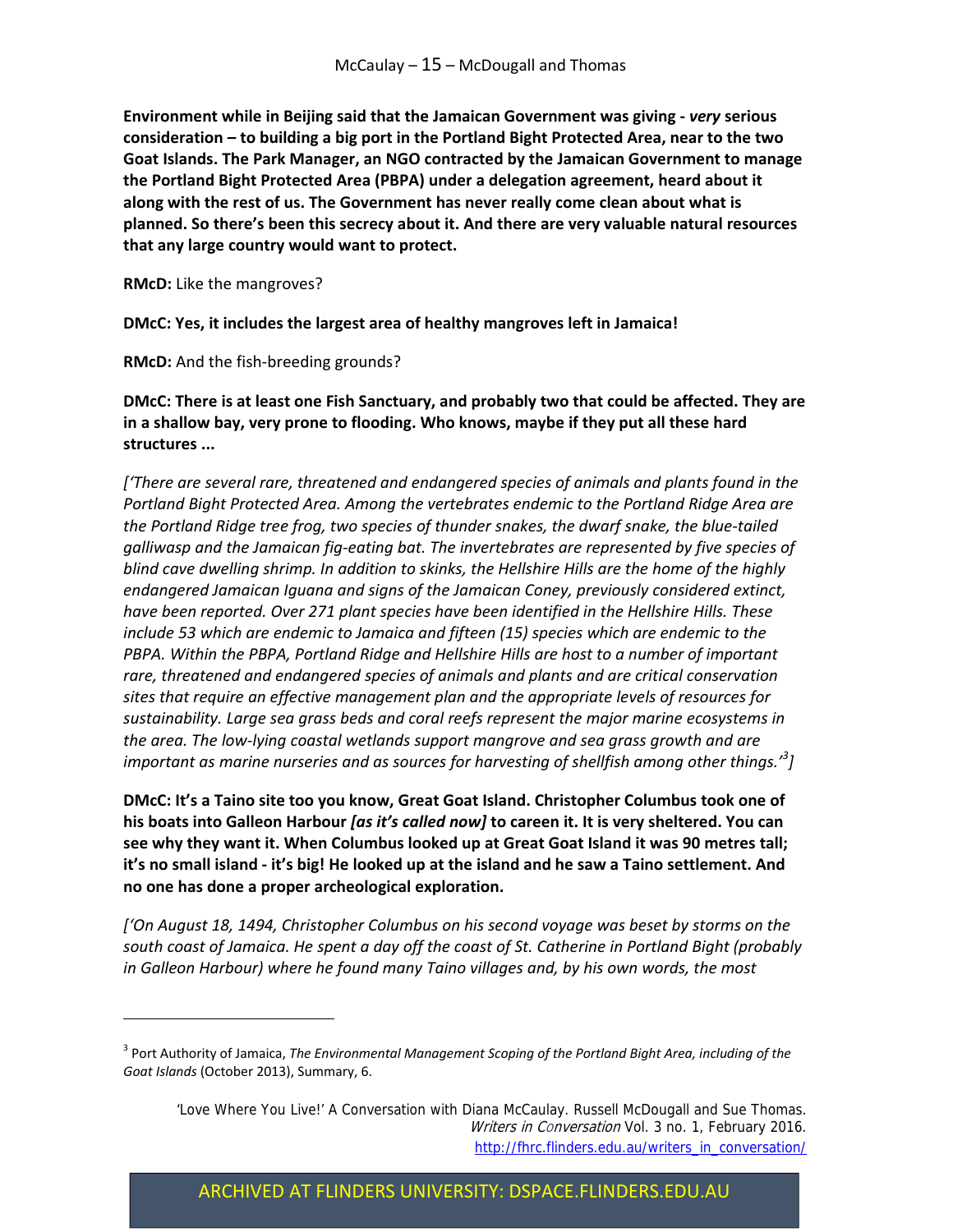civilized people he had met on his travels. He named the bay Bahia de las Vacas because of the *many manatees (sea cows) he found there. Few are seen today.'<sup>4</sup> ]*

**RMcD:** I gather there are quite a few sites of potential archaeological significance within the PBPA. Taino artefacts have been found in several places. I've seen a photograph of a petroglyph in one of the caves in the area, which was apparently a Taino burial site. I think from memory the report prepared by the Caribbean Coastal Area Management Foundation (C‐CAM) listed around 60 caves in the PBPA, many of which have not been explored or assessed.

#### **DMcC: There's a cave in the forest somewhere near the top of Great Goat Island. It's a very high quality forest on Great Goat Island. Little Goat Island was cleared and ripped.**

**RMcD**: I guess that must have happened when the US established a sea‐plane base on Little Goat Island during the Second World War. There was some suggestion a while ago that the US might still hold that lease. It was a 99‐year lease, after all. But apparently the US agreed to release Goat Island back to Jamaica in 1961, when it gave up most of its Caribbean leases.

**DMcC: Yes, so Little Goat Island is highly degraded. But Great Goat Island is good forest, good habitat for dry limestone forest creatures, long proposed to be a sanctuary for dry limestone forest wildlife. And after the Goat Islands project was declared, the Government just removed these plans for a wildlife sanctuary out of their reports to the UN Biodiversity convention. If you're going to declare protected areas you have to be serious about them. You can't just say, I'm going to protect an area, but you want a bauxite mine? You want a port? Fine, go right ahead.**

**RMCD:** Do you think the project will go ahead?

DMcC: I don't know. If you had asked me a couple of weeks ago I would have said that I don't **think so. But now online is the government's Letter of Intent to the International Monetary Fund (IMF), a recent one, which said it's going ahead.**

*[The Jamaican government seems to be moving ahead with its plans to sell the Goat Islands to the China Harbour Engineering Co. to build a mega‐freighter seaport and industrial park. In October 2015 it approved 'an extension to the Framework Agreement for the Development of a Transhipment and Logistics Facility in the Portland Bight Area.' It is unclear why the extension is needed. RMcD & ST]*

**RMCD:** Obviously the big debate here is always development versus environment. It goes on around the world.

#### **DM. Sure.**

**RMcD:** But you've got an intensified version of it on a relatively small island ...

ARCHIVED AT FLINDERS UNIVERSITY: DSPACE.FLINDERS.EDU.AU

<sup>4</sup> Leonard P. Howell Foundation, *Brief History of Jamaica*. Online. http://lphfoundation.org/brief‐history‐jamaica‐ chapter‐1‐1‐brief‐history. Accessed: 19 October, 2015.

 <sup>&#</sup>x27;Love Where You Live!' A Conversation with Diana McCaulay. Russell McDougall and Sue Thomas. Writers in Conversation Vol. 3 no. 1, February 2016. http://fhrc.flinders.edu.au/writers\_in\_conversation/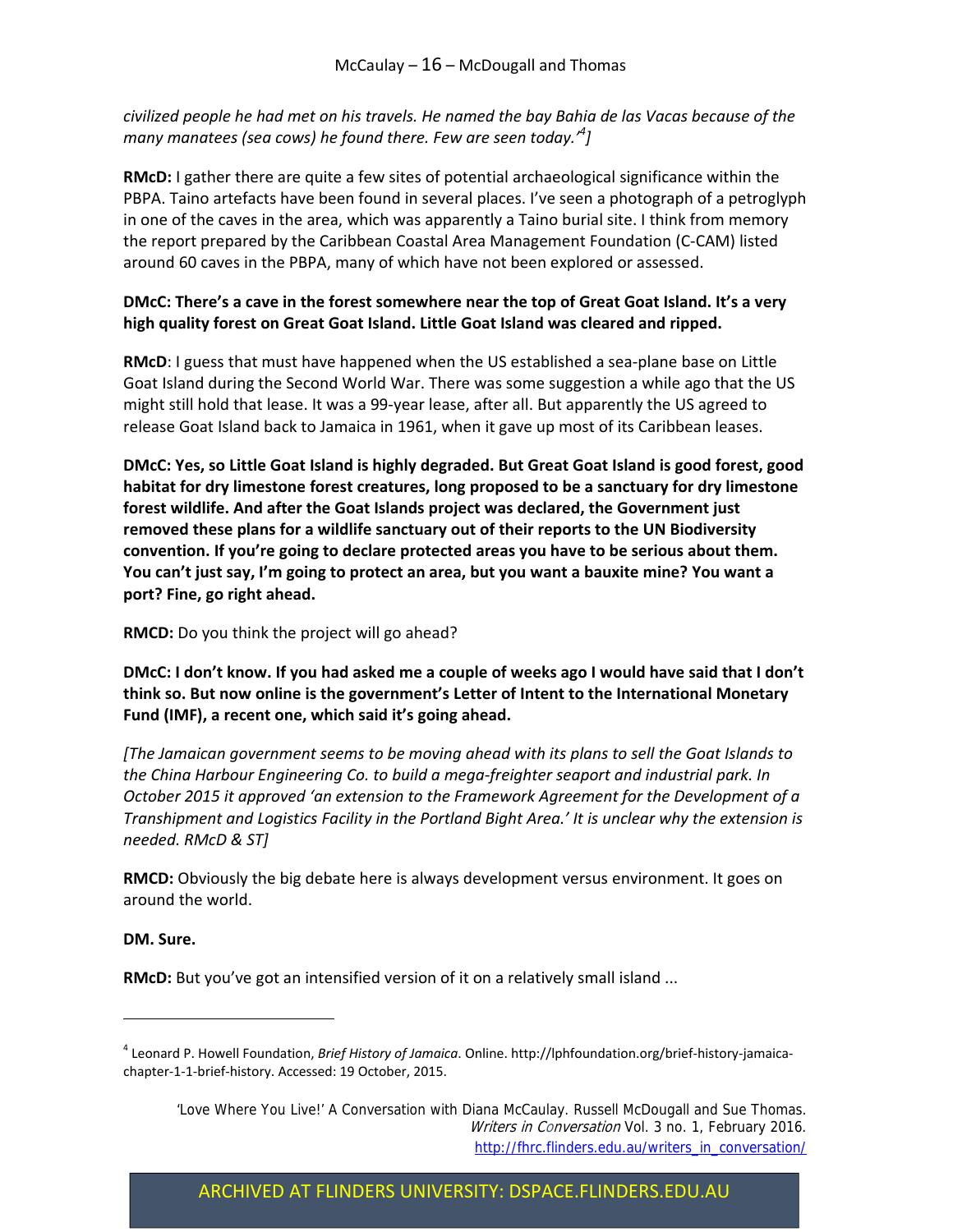#### **DMcC: A relatively desperate small island!**

**RMcD:** Yes. But what I don't see much evidence of in Jamaica is the debate that is becoming more and more important in Australia between environmentalists and animal rights people. For example, we have wild horses, which have been in Australia since settlement, and wild water buffalos, which have also been with us a long time. The water buffalo has actually been incorporated into Aboriginal Dreaming in parts of the Northern Territory. But these creatures in the wider community, and in environmentalist discourse, are generally considered to be invasive. In the case of the wild horses, the animal rights people have realised that they couldn't compete effectively against the environmentalist discourse arguing that we should eradicate the horses from the national parks because they are a threat to native vegetation, and were not part of the pre‐settlement ecology. So they have re‐named these horses ‐ which we generally call 'brumbies' ‐ as 'heritage horses.' This is a strategic reminder of their role in the making of the nation ‐ they are descendants of the horses that came out on from England on the same ships as the convicts and first English settlers; they served with Australian soldiers in the Boer War and both the First and Second World Wars; and so on. Calling feral horses 'heritage horse' makes people think about them very, very differently. So now the environmentalists who, historically have often been the ones supporting animal rights, find themselves up against another powerful discourse that makes them seem 'un‐Australian' in their indifference to the destinies of animals who arrived in Australia after 1788, which is the point zero for benchmarking the 'pristine' in national parks, as if the environment never changed before then. Do you see any indication in Jamaica of animal rights issues coming into tension with environmentalist agendas?

**DMcC: No. We are very hard on animals in Jamaica. There are times when I am standing up in front of people that I have to take a deep breath – when I'm talking about biodiversity issues, why some kind of fern is important or whatever. It's also about animals. Our view seems to be that animals don't have feelings, they don't have rights, they are just to be killed. We don't really have the animal rights debate in Jamaica, although I am aware of it. T.C. Boyle wrote a book called** *When the Killing's Done***, about taking invasive pigs off one of the islands** off the West Coast of the US. And I've had the experience of going into iguana bush near the **Goat Island. Scientists and NGOs have managed to bring the Jamaican Iguana back from near extinction, and how they did it was by trapping the predators – mongoose, feral pigs and** feral cats. So we climbed up to see the iguana. It was really amazing forest. One of the iguana traps had a pig in it, a bloodied and hurt pig, which was then thrust up onto the boat to be **taken back to Port Royal where it was going to be butchered and eaten that night. It had** probably spent the night in this trap, and it was a very clear in-my-face example of an animal **that was in pain and suffering for the greater good of the iguana's survival as a species. It's not that human beings are not part of nature and it's not that they don't bring changes. They** do. But it is the order of the changes that are problematic. And if you have an animal or a **plant that is threatening the entire viability of the ecosystem, then unfortunately that animal** or plant has got to go. We brought ourselves to this place, which is a bad place to be in, and **we should try not to keep doing it.**

**RMcD:** Can I ask you about some of the people that I know in the past you have said you admire? Like E.O. Wilson, for instance, the myrmecologist ...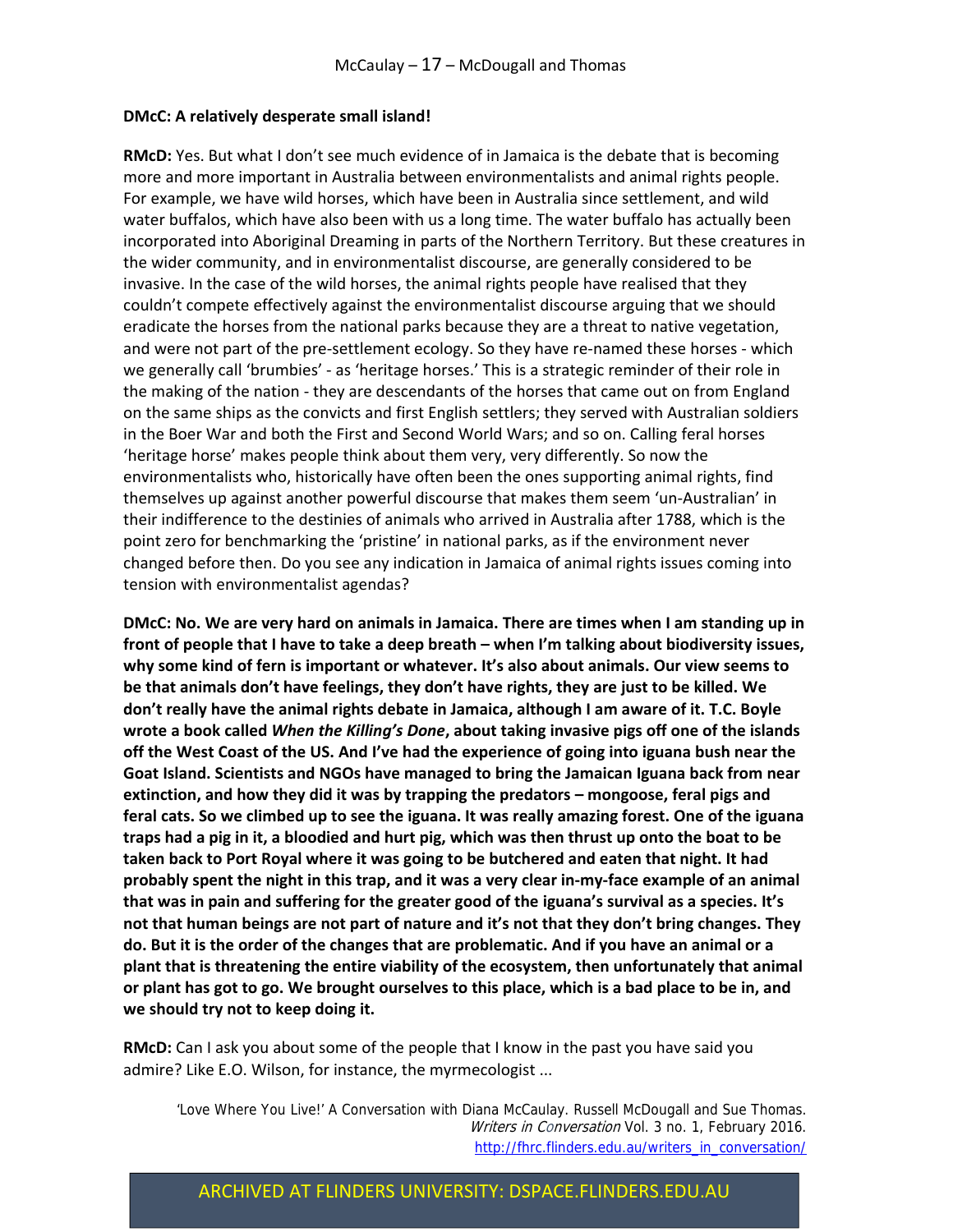**DMcC: I think he's a great writer. So, he's writing about the environment, he's writing about science, he's writing about, you know, small organisms ... in a very beautiful and accessible way. I've heard him speak. He's an excellent speaker as well. You know science and academia, my apologies, but they speak to themselves, right? They go to conferences and they speak to themselves. These are people who are experts, and they have levels of knowledge and understanding that a regular person does not have. They need to speak to some regular people, and I think E.O. Wilson tries to do that.** 

**RMcD:** You are talking about the importance of the public intellectual, of course.

**DMcC: Yes.**

**RMcD:** We don't have enough of them in Australia either. I wish I could be that kind of person. But it's a different kind of skill.

**DMcC: It's a real skill! You have to talk to people, engage their hearts. I think E.O. Wilson does. You can't challenge his scientific credentials, and yet he manages also to communicate at a level that touches your heart.**

**RMcD:** David Brower, who was an early director of the Sierra Club in the US?

**DMcC: He was an inspiration for a whole generation of environmentalists. There's a book written by John McPhee called** *Encounters with the Archdruid [1971],* **where he goes hiking in the wilderness with David and a mining guy** *[Charles Park, Professor of Geology at Stanford University, a mineral engineer who was for many years Geologist in Charge of the Metalliferous Deposits Section of the U.S. Geological Survey]***. So, they went into this wilderness** *[the Glacier Peak Wilderness of Washington's northern Cascades]* **and he recorded this kind of Socratic dialogue between David and the mining guy. David's just a very effective and inspiring person, because you know if you're talking about a movement, you can't have a movement of one. So I guess I admire people who have inspired other people to come with them.** 

*[The issue at the time of Brower's hike through the Glacier Peak Wilderness with McPhee and Park was a proposal to establish an open‐cut copper mine in the area. The environmental movement won the day and the mine did not go ahead. RMcD & ST]*

**RMcD:** So I have to ask: Rachel Carson?

**DMcC: I loved her book!** *Silent Spring [1962]* **See, I'm sort of a split person, because I love** books, and I am literary, but then I'm a person also wanting to act, to stand up and say no, **no, no, no! And Rachel, she went up against very powerful forces, and they vilified her and they ridiculed her. Her book about the sea is a beautiful lament. But she was a scientist too, and I guess her writings formed the modern environmental movement in the West.** 

**RMcD:** What about 'That Woman'?

**DMcC: Yes, a lot of times that's what people call me. 'That Woman! That environmental woman!' Sometimes when I'm having a good day it's a badge of honour, and some days it's**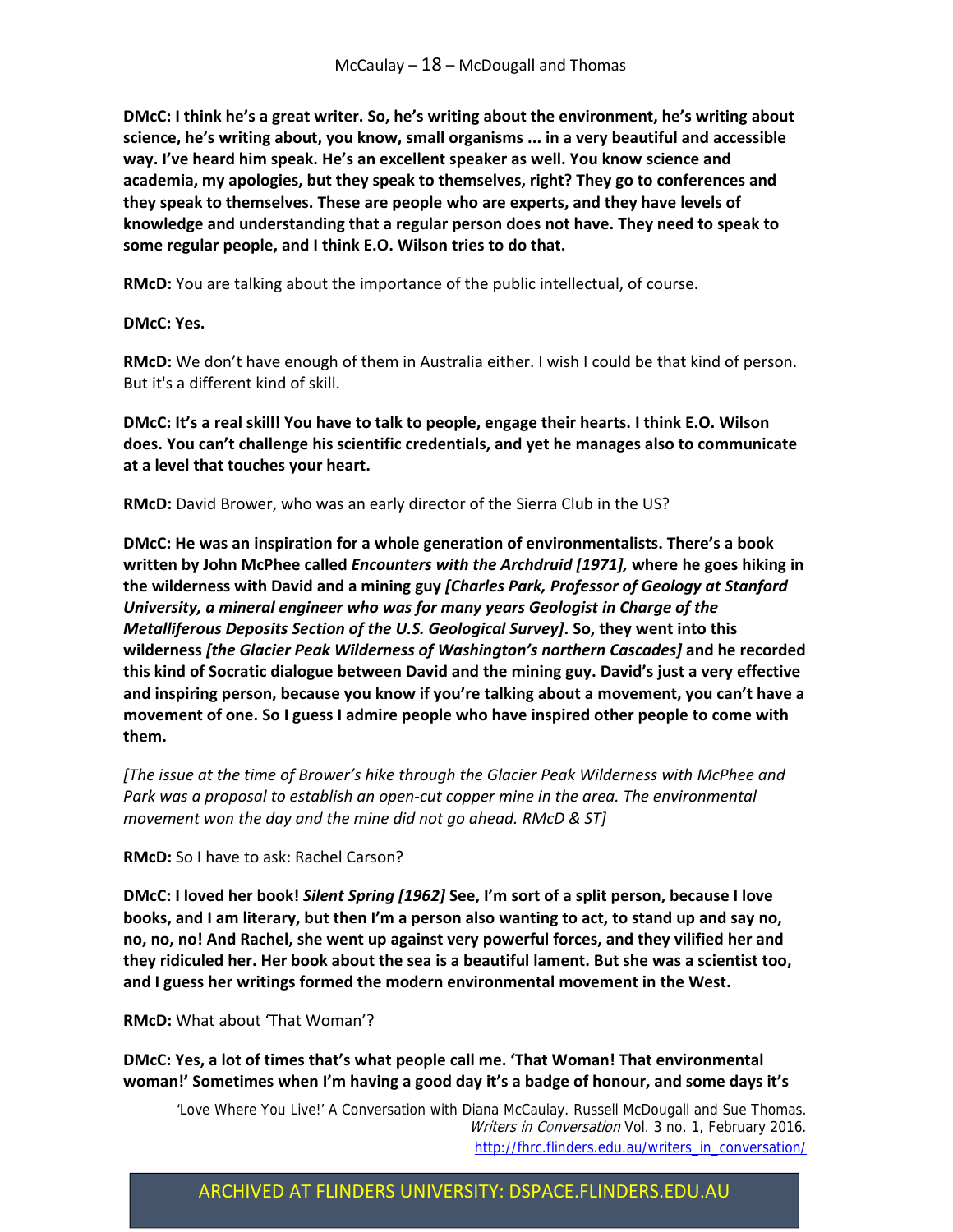**... like recently I was called an environmental extremist. There was a newspaper editorial. So this is an editorial, not a letter, right? I often feel, I wish they could meet an environmental extremist, because I'm sooo NOT one.** *[Laughter]***. I've necessarily developed a somewhat** thick skin, but there are times when I do want to say to people: 'So hold on a little. The air **that you breathe and the water that you drink and the food that you eat and this land that we occupy, that's a trivial matter? Because that's what you're doing. You're belittling. You're saying that for someone to leave a lucrative private‐sector job and enter public life and build an institution and educate children on environmental issues for decades: this is 'That Woman?'**

#### **RMcD:** It's an objectification, isn't it?

DMcC: Yes, it is. And often there's also a big liberal dose of sexism in there, you know. That's **why columnists talk about their 'wet dreams' about me. It's been hard sometimes. They don't want to deal with the issues. So there's a lot of that in Jamaica. It happens everywhere** of course, but there's a lot of it in Jamaica. They don't want to deal with the issue so they **attack you. So they say that you're white, you're elitist, or you're 'out of touch' with** Jamaican life, or all you want to do is keep people out of your favourite places, or you're just **anti‐development, anti‐people, anti‐jobs. That's just not dealing with what you're saying.**

#### **RMcD:** What is your own view now about the achievement of JET?

**DMcC: I'm really proud of JET. Today we are testing a waste containment boom. You know we have a lot of problems with litter coming down into the gullies. If you look at the Jamaican gullies, they are disgusting! Never mind the public health impacts of that! Whenever it rains it ends up on the reefs. Obviously the government is not going to move everybody off every gully in my lifetime. I will never see that. Maybe my child will never see that. So we thought, what could we do? And then we built this boom out of old plastic** bottles; and we've actually put it across a small gully to see if it's going to work. I don't know yet if it's going to work. But you know, it was just two young men who worked for us briefly, **more in a consulting relationship than in a direct staff relationship, and they're still often in the office: they thought of this themselves, and they actually** *did* **it themselves! I'm proud of that. People talk about the problem but no one has tried to fix it until them. Now we are moving. We've gotten notice from the office we've occupied for the last fourteen years and we've had to move into a space that's one third of the size. So I've been going through and** throwing away a lot of stuff ... and it has taken me back through the twenty-four years of **JET's existence ... the photographs and documents of so many children, young people, students who have had education projects from us, who have taken on field trips with us. You know, we've gone to court against the government four times. It's not an easy thing to do! And the Court has ruled in our favour. Public consultations have** *not* **been properly done.** There's a sewage plant – one of the places I went to that got me on this journey – the **Harbour View Sewage Treatment Plant, which hadn't worked at the time I first saw it for about ten years. And the raw sewage was just going straight into the sea. We went to court** over that – and the plant is fixed! They built an entire new plant. I can go there and stand on **Palisades Beach, which again is a place I went to as a child, and there is** *not* **raw sewage flowing into the sea. And it's because of the JET lawsuit. And I've had many young people**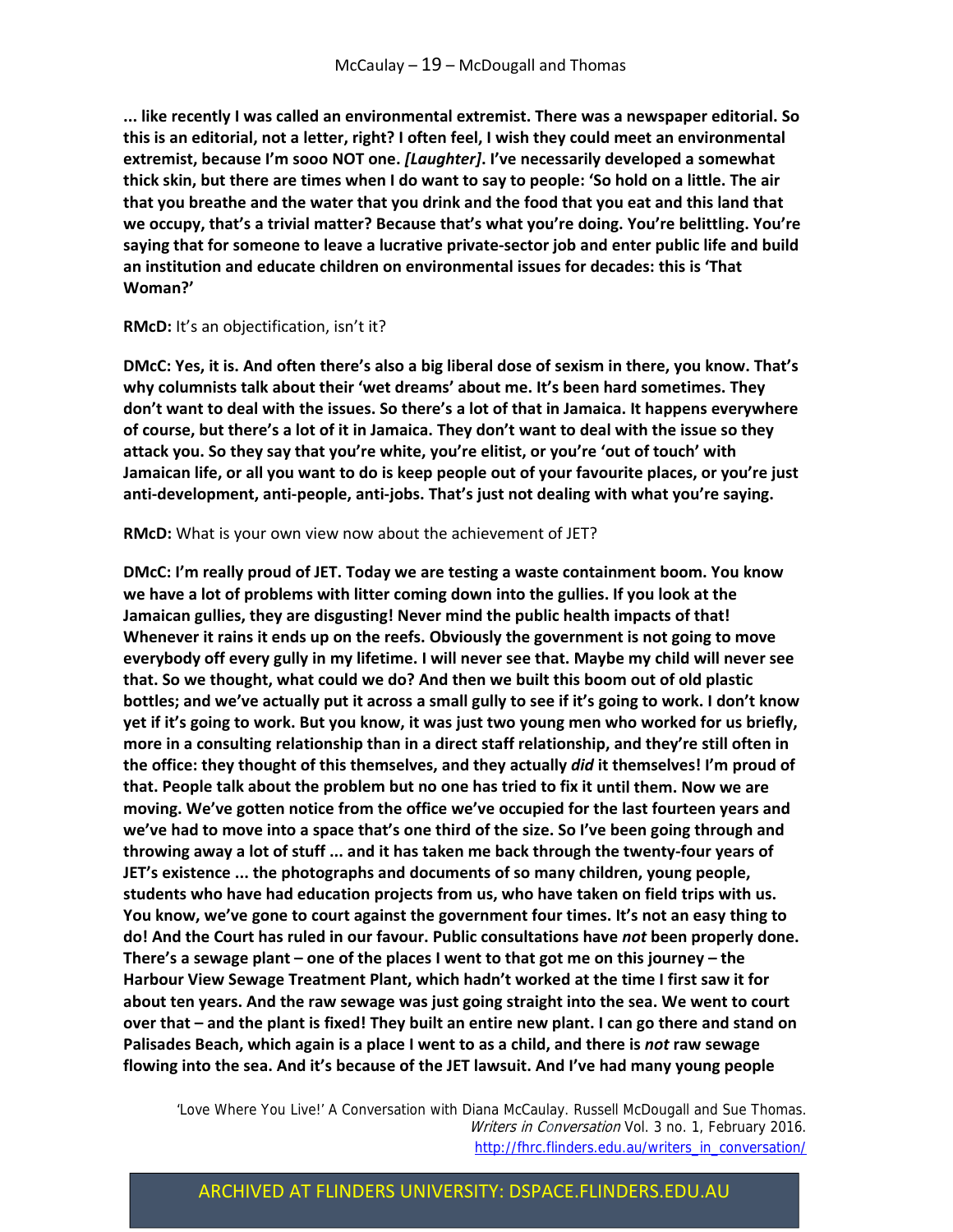**come through the organisation, worked there for two years, then left – some stayed – and I think we've been good for Jamaica. I'm proud of JET.**

**RMcD:** I'm glad you are. It is important. It is special.

**DMcC: Yes. I think so. But some decisions that we've been talking about now – about our land, and about our** *people***, for that matter – we are going to bitterly regret.** 

**RMcD:** Let's close on a high note. Perhaps you could give us a few teasers relating to *The Dolphin Catcher*?



**DMcC: So it's not going to be called** *The Dolphin Catcher* **...**

RMcD: Oh!

**DMcC: It's now called** *Gone to Drift* **‐ which is a Jamaican phrase that means 'lost at sea.' So imagine it: You're a fisherman, and you're out in the ocean in your boat, your engine cuts, and you're lost at sea. Jamaican fishermen call that 'gone to drift'. And you're drifting aimlessly, your engine can't start, and you're at the mercy of the sea. It's my first young adult novel. You might have noticed, I seem to be wanting to occupy the mind of a young boy.** *Dog‐Heart***'s protagonist is a 12‐year‐old boy. Zachary was 16. And my protagonist in** *Gone to Drift* **is a 12‐year old again. So, there's probably some psychiatrist ... But threaded throughout the grandson's search for his grandfather lost at sea are the**

**grandfather's own memories of growing up in a fishing village in Jamaica in the 40s and 50s.** So it's about a way of life that is disappearing - if not has already disappeared - a way of life **that was independent and self‐sufficient, that built strong communities, and respected the** resources that they were using: the sea, and the fish in the sea. A way of life that slowly has **been corrupted by, I guess, modernity. And so we have the grandfather's recollections, the boy searching for him, and this contrast between the boy's world in urban Kingston and the rural village his grandfather grew up in, and through, over all is the sea. The book is dedicated to my husband but also to what I've called 'the much‐abused Caribbean Sea', because sometimes in my work it amazes me that we've even managed to mash up the sea! And that is somehow** *not* **a big problem? The sea??? Are you kidding me??? We've mashed** up the sea? [Laughter] So, it's a lot about the sea; it's a lot about fishing; it's a lot about the **relationship between a grandfather and a grandson, and the forces that conspire to make good people carry out crimes – against human beings, and against the sea.**

**RMcD:** Thank you very much, Diana. I enjoyed our talk very much.

**DMcC: You're welcome. Thanks for your interest.**

*\* \* \* \* \**